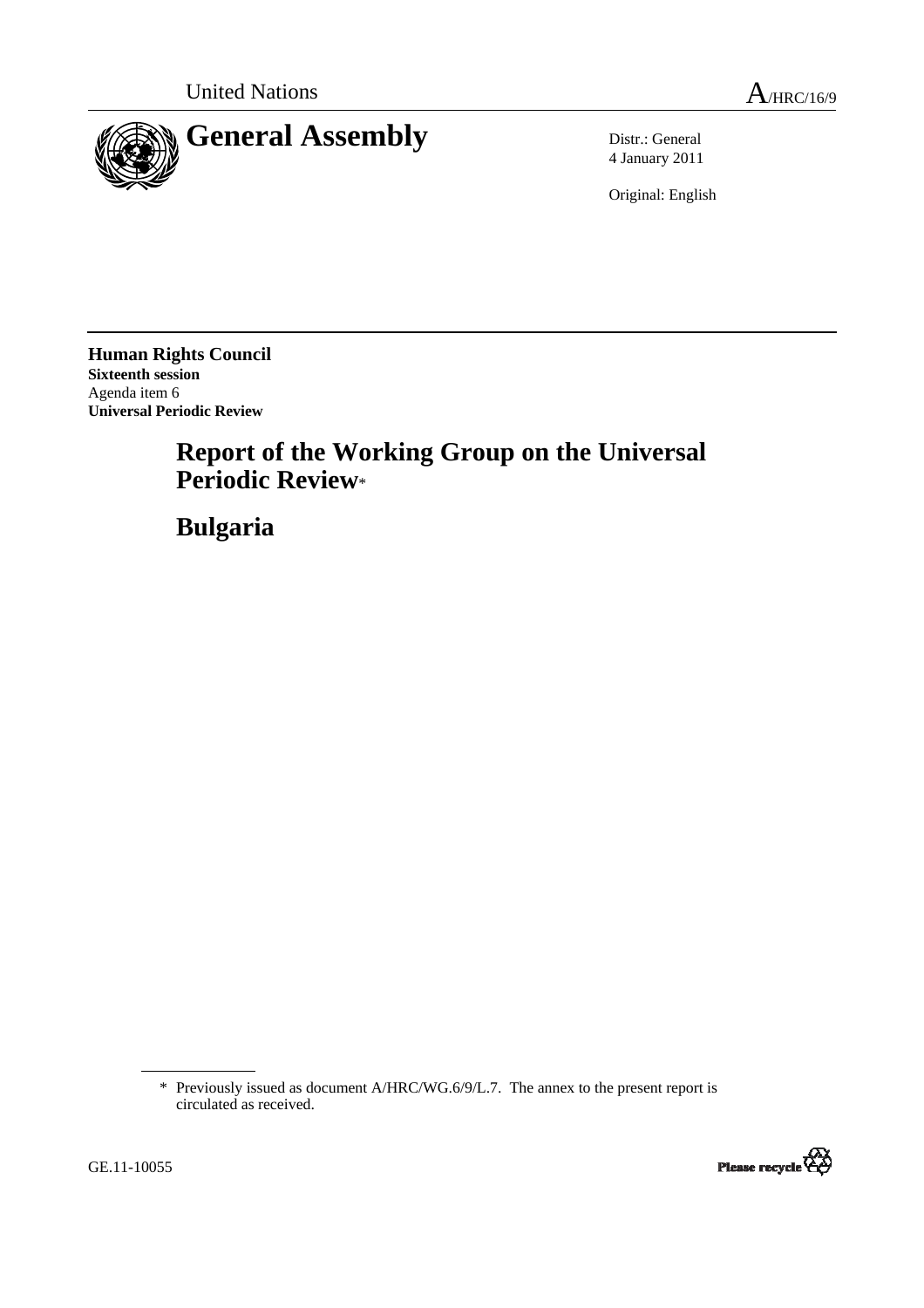# Contents

|       |    | Paragraphs | Page          |
|-------|----|------------|---------------|
|       |    | $1 - 4$    | 3             |
| T.    |    | $5 - 79$   | 3             |
|       | A. | $6 - 16$   | $\mathcal{E}$ |
|       | B. | $17 - 79$  | 5             |
| П.    |    | $80 - 81$  | 13            |
| Annex |    |            |               |
|       |    |            |               |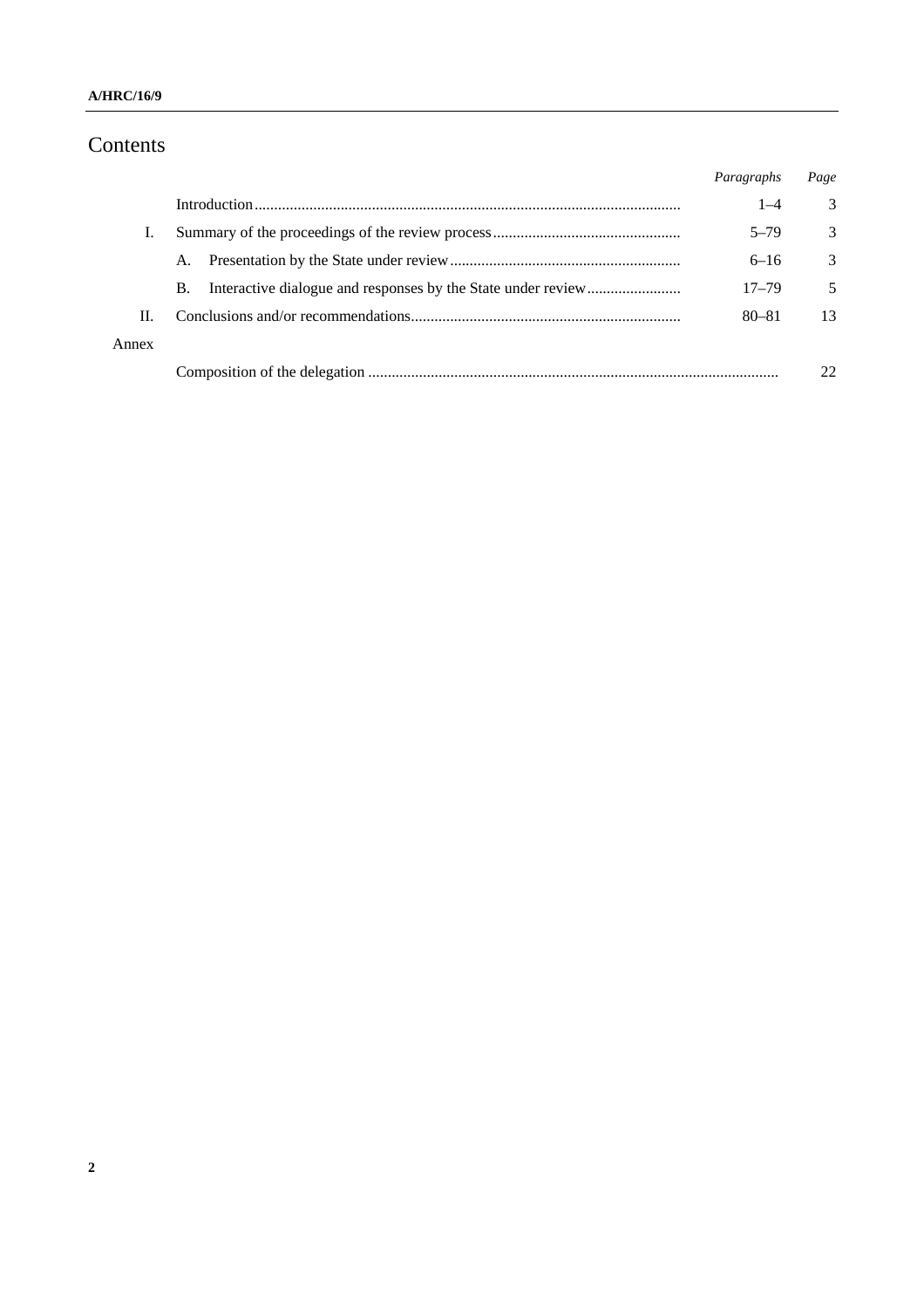# **Introduction**

1. The Working Group on the Universal Periodic Review, established in accordance with Human Rights Council resolution 5/1, held its ninth session from 1 to 12 November 2010. The review of Bulgaria was held at the 7th meeting, on 4 November 2010. The delegation of Bulgaria was headed by Minister for Foreign Affairs, Nickolay Mladenov. At its 11th meeting, held on 8 November 2010, the Working Group adopted the report on Bulgaria.

2. On 21 June 2010, the Human Rights Council selected the following group of rapporteurs (troika) to facilitate the review of Bulgaria: Bangladesh, Mauritania and Poland.

In accordance with paragraph 15 of the annex to resolution  $5/1$ , the following documents were issued for the review of Bulgaria:

A national report submitted/written presentation made in accordance with paragraph 15 (a) (A/HRC/WG.6/9/BGR/1) and (A/HRC/WG.6/9/BGR/1/Corr.1);

 (b) A compilation prepared by the Office of the United Nations High Commissioner for Human Rights (OHCHR) in accordance with paragraph 15 (b) (A/HRC/WG.6/9/BGR/2) and (A/HRC/WG.6/9/BGR/2/Corr.1and 2);

 (c) A summary prepared by OHCHR in accordance with paragraph 15 (c) (A/HRC/WG.6/9/BGR/3).

4. A list of questions prepared in advance by the Czech Republic, Denmark, Germany, the Netherlands, Norway, Slovenia, Sweden, Switzerland and the United Kingdom of Great Britain and Northern Ireland was transmitted to Bulgaria through the troika. Those questions are available on the extranet of the universal periodic review.

## **I. Summary of the proceedings of the review process**

5. During the interactive dialogue, 45 delegations made statements. A number of delegations thanked Bulgaria for its cooperation with the universal periodic review mechanism and commended the delegation for the constructive dialogue initiated with civil society during the preparation of its national report, and for the comprehensiveness of its national report as well as its presentation. They also welcomed the detailed replies given to advance questions and other comments made during the interactive dialogue. Recommendations made during the dialogue are found in section II of the present report.

#### **A. Presentation by the State under review**

6. The head of the delegation, Mr. Mladenov, stated that Bulgaria was a party to the core international human rights treaties and had voluntarily agreed to the most far-reaching scrutiny of its human rights records, including binding court judgements of the European Court of Human Rights, with regard to individual complaints. The Minister also stated that Bulgaria was bound by the high standards and aspirations enshrined in the European Union Charter of Fundamental Rights, following the entry into force of the Lisbon Treaty in 2009.

7. The Minister acknowledged the valuable contributions made by civil society and non-governmental organizations throughout the transparent process of consultation in the preparation of its national report. He remained fully committed to continuing both the broad inter-ministerial and public dialogue with stakeholders, so as to ensure the necessary followup to the universal periodic review process.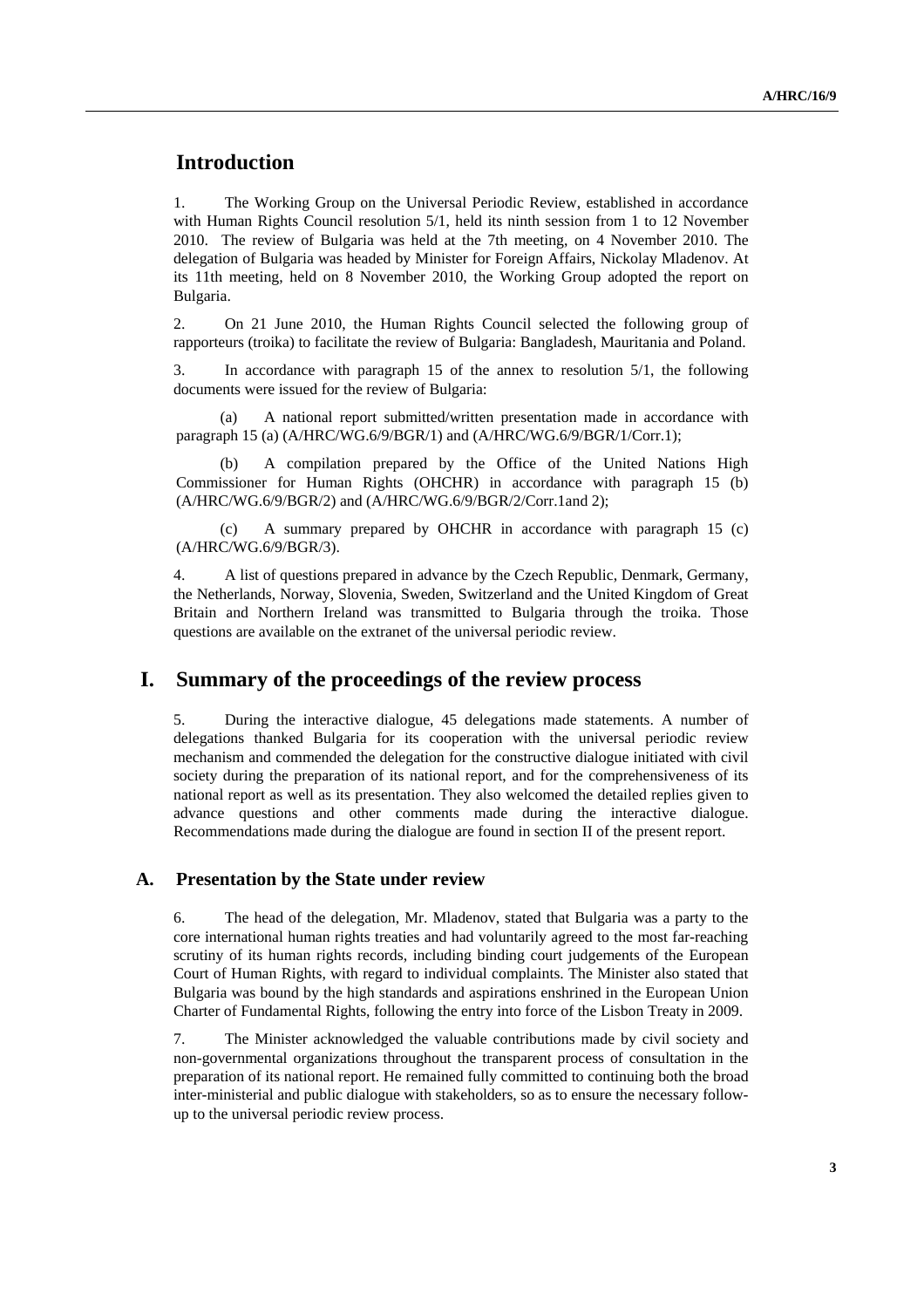8. In his opening statement, he addressed a number of advance questions.

9. With regard to the existence of an independent national human rights institution acting in accordance with the Paris Principles, the Minister confirmed that such an institution existed in the Office of the Ombudsman; however, the Ombudsman had not yet formally undertaken the requisite steps for accreditation in accordance with the Principles. The Government expected that an application for accreditation would be submitted during the course of this year or in 2011.

10. Concerning steps to improve access and the provision of public services and facilities to the Roma population in order to improve their standard of living, the Minister recognized that Roma communities faced specific social and economic challenges that needed to be addressed in a comprehensive manner. The Government had taken a series of measures to ensure the full integration of Roma into the mainstream of society, through the introduction of special school assistants, an expanding network of health-care mediators, and employment mediators. Another promising project was the Social Inclusion Project, implemented by the Ministry of Labour and Social Policy, which supported low-income families belonging to minority groups that had experienced difficulties integrating into the labour market; the Project also envisaged setting up services to meet the educational and health-care needs of children. In addition, representatives of the Roma communities were actively involved in a programme funded by the European Agricultural Fund for Rural Development, which targeted rural areas.

11. With respect to the protection of children's rights, with a special focus on the wellbeing of children within the child-care system, he stated that in 2008, Parliament had adopted the National Strategy for Children 2008-2018, which defined priority areas and actions for improvement. All outdated child-care institutions inherited from the past would be closed in the next 15 years and gradually replaced by a network of community-based services, with the first priority being the closure of legacy institutions for the medical and social care of children up to 3 years of age. In the meantime, the conditions in State and municipal child-care institutions had to be improved. The Government had also adopted a policy document for de-institutionalization, in accordance with the Guidelines for the Alternative Care of Children and with the involvement of 23 non-governmental organisations and the United Nations Children's Fund. An Action Plan had been formulated that envisaged the implementation of several projects over the next 15 years.

12. Regarding the equal treatment and protection from discrimination of the lesbian, gay, bisexual and transgender community, he stated that discrimination based on sexual orientation was prohibited under the Protection against Discrimination Act, whose scope extended beyond the minimal requirements of the European Union *acquis communautaire*. In the event of discrimination, a number of national remedies existed, ranging from addressing the Commission for the Protection against Discrimination to the court system.

13. Concerning torture, he stated that Bulgaria had signed the Optional Protocol to the Convention against Torture and that its swift ratification was a matter of priority. The use of torture or any form of degrading treatment was prohibited by both the Constitution and domestic legislation. Furthermore, Ministry of Interior regulations were aimed at preventing discrimination and safeguarding respect for the human rights of detainees. In all cases involving alleged police violence, inquiries had been initiated and, after due process, sanctions had been imposed. If there were indications that a crime had been committed, the case was transmitted to the prosecutor's office. The Minister provided relevant statistics.

14. The Minister stated that a special system for the registration of complaints alleging ill treatment by police officers had been introduced and was closely monitored. He added that a Police Officer's Code of Ethics had been adopted and that control over its implementation was exercised by the Commission on Human Rights and Police Ethics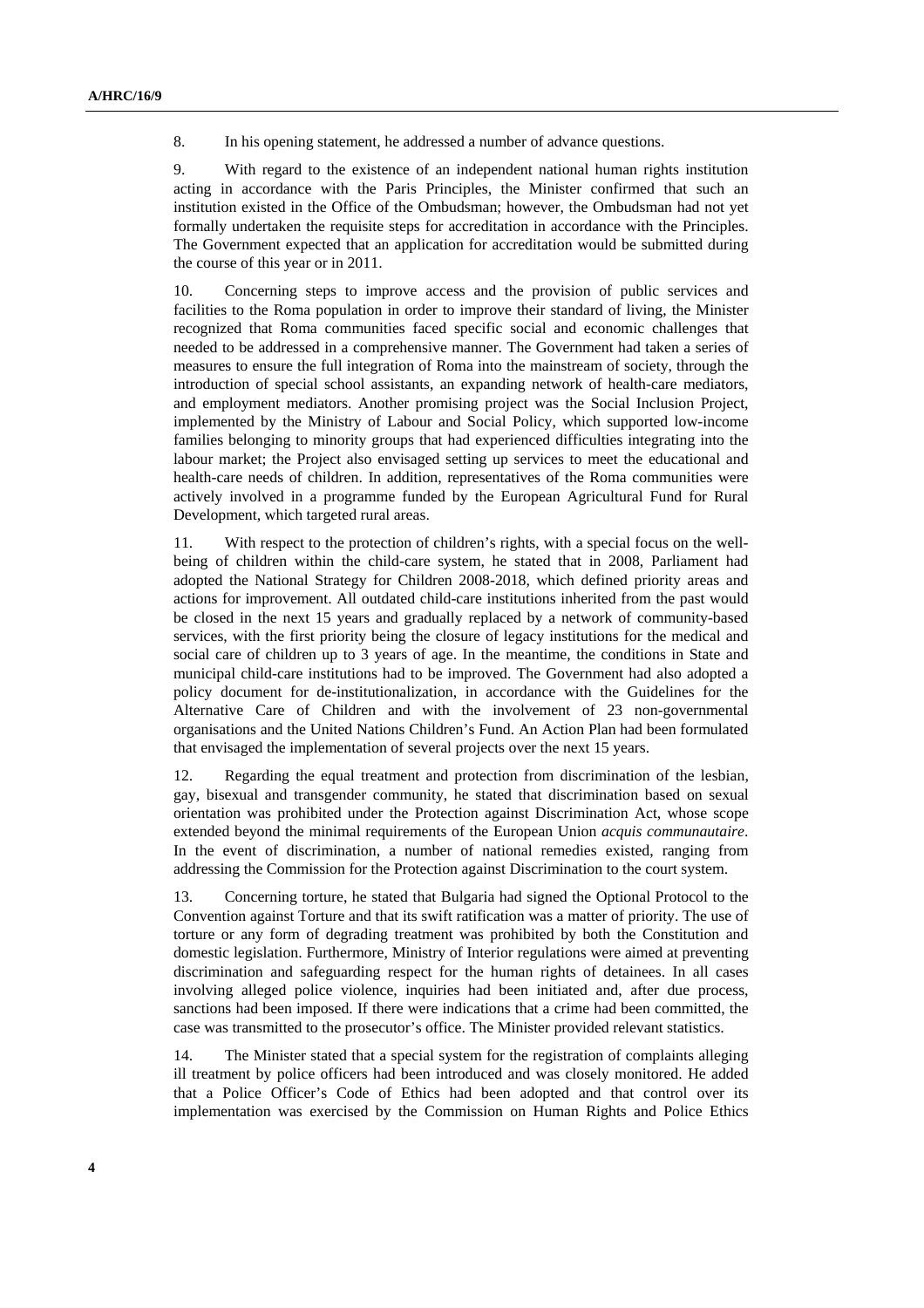within the Ministry of the Interior. Furthermore, special courses and educational programmes in the Police Academy were aimed at raising the awareness of legal officials regarding the need to confront violence and to improve standards and the human rights situation in prisons. Human rights awareness training had also been introduced for staff at detention centres, and civil society monitoring was used to increase the transparency of policy activity.

15. In relation to improving conditions in the penitentiary system, a special programme had been adopted in September 2010 to improve living conditions and tackle the issue of overpopulation. It was accompanied by an Action Plan for 2011–2013 specifying the relevant time frame, responsibilities, institutions and expected outcome.

16. With regard to the reform of the justice system, Government action was based on the Judicial Reform Strategy, and a special Council had been established to coordinate the implementation of the Strategy. The most recent amendment to the Constitution had provided for a permanent Supreme Judicial Council and limited magistrates' immunity. This was followed by a new Judicial System Act, which would be reviewed to strengthen the management capacity of the judiciary and to improve the overall discipline and effectiveness of the entire system. Other improvements mentioned included the adoption of an Administrative Procedure Code and functional administrative courts, the approval of a new Civil Procedure Code, the establishment of a Commercial Register and the introduction of private judicial enforcement. In addition, the meetings of the Supreme Judicial Council were now made public and its decisions had been posted online to strengthen the accountability of the system. Furthermore, a Magistrates Code of Ethics had been introduced, appointments were based on a competitive process, the principle of tenure for senior positions had been enshrined in legislation, and the appraisal process had been strengthened, so as to support training and qualification of the judicial system, implemented through the National Institute of Justice. The Minister also referred the continued development of a Unified Information System for Combating Crime.

#### **B. Interactive dialogue and responses by the State under review**

17. Algeria made reference to the establishment of various institutions mandated to promote human rights, such as the Ombudsman of the Republic and the State Agency for Child Protection. Algeria also referred to racist and hate-based acts against people belonging to minorities. Algeria asked for further information about measures taken to combat corruption. It made recommendations.

18. Morocco welcomed the increasing role assigned to the Ombudsman of the Republic and encouraged Bulgaria to share best practices relating to that institution, as well as information about its impact on the enjoyment of human rights. Morocco welcomed the various actions undertaken in favour of persons with disabilities in the areas of education, employment, health and accessibility, and asked for further information about the two-year Plan on Equal Opportunities. Morocco also requested further information about Roma integration, referring to actions relating to human rights education. Morocco made recommendations.

19. The Russian Federation noted the progress achieved in acceding to international human rights agreements and treaties, as well as the wide range of programmes adopted, including the National Strategies for Promoting Gender Equality, for Equal Opportunity for Disabled Persons and for Demographic Development. Concerning a number of pending issues and existing challenges facing Bulgaria, the Russian Federation asked about the results of the implementation of the 2003 Combating in Trafficking in Human Beings Act. It noted that Bulgaria's national institution intended to apply for accreditation as the appropriate institute operating under the Paris Principles.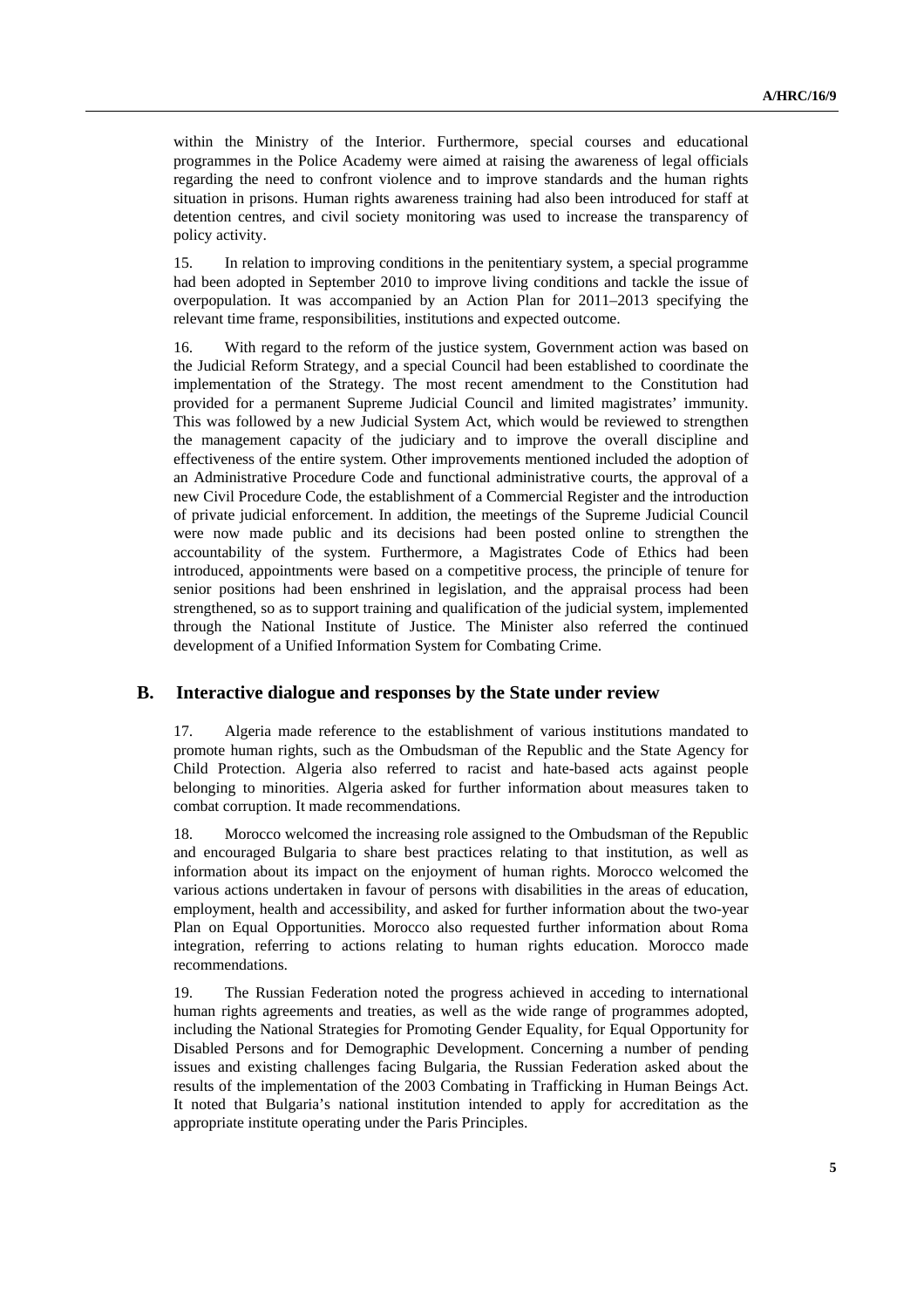20. France noted the adoption in 2010 of the two-year plan on equal opportunities for people with disabilities and of the Integration of People with Disabilities Act, but inquired what obstacles had prevented Bulgaria from ratifying the Convention on the Rights of Persons with Disabilities. France inquired about the results of programmes aimed at increasing the standard of living and integrating the Roma people. France invited Bulgaria to amend its constitutional and legislative apparatus in order to better combat all forms of discrimination. France made a recommendation.

21. Indonesia commended Bulgaria for having incorporated the principles of international human rights treaties into its national legislation and welcomed its commitment to strengthening the democratic process and the rule of law. Indonesia, however, expressed concern about the child protection system, particularly in terms of access to health care, welfare and social assistance. As for human trafficking, Indonesia was encouraged to learn of Bulgaria's efforts to tackle the issue. Indonesia made recommendations.

22. Finland noted that children of the Roma minority lagged seriously behind in terms of education. Finland asked how Bulgaria would guarantee that Roma children, by age 16, would attain learning results comparable to those of the rest of the population, and thus improve the integration of Roma into Bulgarian society. Finland made recommendations, including with regard to equal access to public services and an adequate standard of living.

23. Belarus noted with satisfaction the efforts taken by Bulgaria to improve its national legislation and strengthen its institutional framework. Belarus welcomed the adoption of several long-term national strategies, including for children. Belarus commended the Government's policy in the area of primary education and the development of the healthcare system. Belarus noted the measures taken by the Government to address more systematically and comprehensively the problems encountered in protecting the rights of and ensuring the integration of the Roma, including through the new 10-year framework programme. Belarus referred to the Government's purposeful efforts to combat trafficking. Belarus made recommendations.

24. Greece noted that, since the democratic change in 1989, Bulgaria had had a very good record in the Balkan region in the promotion and protection of human rights. Greece asked Bulgaria to share its best practices in developing a human rights institutional framework since the transition to democracy, and to share its experiences, including with respect to problems encountered in combating human trafficking. Greece expressed satisfaction that women's rights were a priority for Bulgaria. Greece made recommendations.

25. Belgium congratulated Bulgaria on the continuing progress made in human rights protection, but raised concerns relating to shelters for orphans and/or people with mental disabilities. Belgium also expressed concern at the fact that trafficking in women for sexual exploitation had persisted despite the existence of concrete measures to combat it. Belgium made recommendations.

26. Mexico noted Bulgaria's achievements in the areas of human rights protection and the consolidation of democracy. Mexico inquired about the implementation of recommendations of the Committee on the Elimination of Racial Discrimination regarding the integration of Roma children into mixed schools, and whether there were mechanisms for coordination with civil society in that regard. Mexico asked for further information about measures to prevent discrimination against people with mental disabilities. Mexico made recommendations.

27. Malaysia recognized that Bulgaria had in place a comprehensive legal framework that incorporated regional and international norms and standards related to the promotion and protection of human rights. Malaysia also recognized that Bulgaria faced several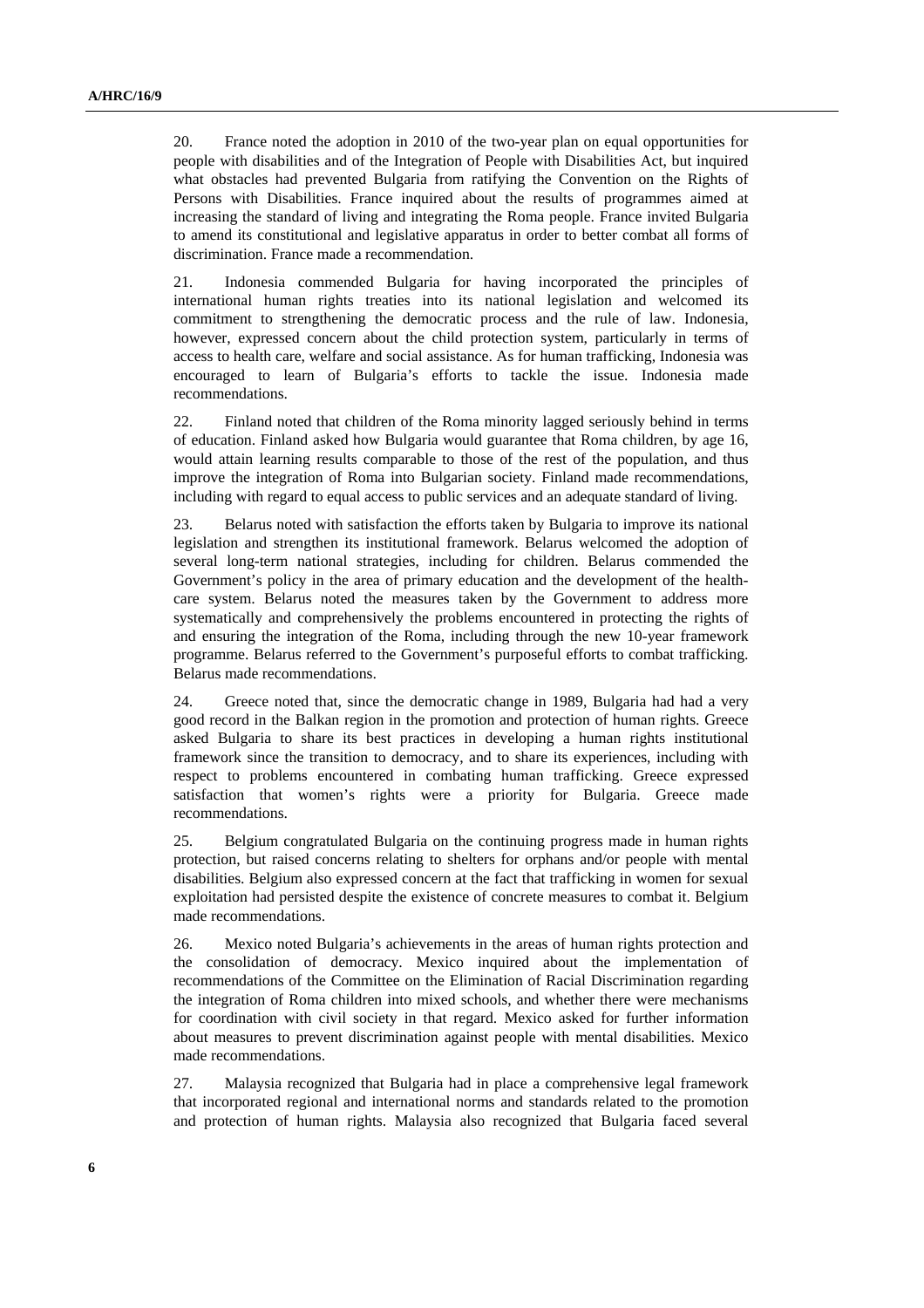challenges, including incidences of human trafficking and issues concerning the human rights of the Roma community, particularly of Roma women and girls. Malaysia made recommendations.

28. Canada welcomed Bulgaria's commitment to pursuing implementation of its human rights obligations and pointed to positive efforts to ensure respect for the rights of vulnerable social groups, and promotion of access to justice, particularly for ethnic minorities, through the adoption of a Legal Aid Act and the establishment of the National Legal Aid Office. Canada expressed concern at the alleged excessive use of force by police in Bulgaria, along with corruption in the judicial system. Canada also expressed concern at persistent challenges related to gender equality. Canada made recommendations.

29. Cyprus welcomed Bulgaria's ratification of all relevant international conventions on combating human trafficking and the establishment of the National Commission to address trafficking. It also commended Bulgaria's efforts aimed at the integration of Roma communities and asked about the integration of immigrants and refugees. It requested information about measures taken to ensure that decisions of the European Court of Human Rights were taken into consideration in the formulation or implementation of national legislation and policies.

30. Germany requested information about how Bulgaria had followed up on recommendations by the Committee on the Elimination of Racial Discrimination and the Committee on the Rights of the Child with reference to: combating the use of authority and ill treatment by the police against persons from minority groups; addressing concerns about the propagation of racist stereotypes and hatred towards persons belonging to minorities, including by organizations, media and political parties; and addressing concerns about the increase in the number of children subjected to child abuse. Germany made recommendations.

31. Netherlands commended Bulgaria for its efforts to strengthen the rule of law and to combat corruption and organized crime, as well as for its dedication to protecting the rights of children in institutions, notably through the adoption of the de-institutionalization strategy for children. Netherlands expressed concerns at the discrimination, and sometimes ill treatment, directed against Roma people. Netherlands made recommendations.

32. The delegation of Bulgaria responded that, in relation to the International Convention on the Protection of the Rights of All Migrant Workers and Members of Their Families, Bulgaria should be able to adhere to it once agreement had been reached within the European Union.

33. Concerning the 1954 Convention relating to the Status of Stateless Persons and the 1961 Convention on the Reduction of Statelessness, the Minister responded that the National Assembly should be able to ensure Bulgarian adherence to them by the end of this year.

34. In respect of human trafficking, Bulgaria responded that, as of last week, a massive national public awareness information campaign had been launched. While recognizing that there were difficulties in persuading witnesses to provide testimony, Bulgaria noted that this was slowly changing and there was a sustained increase in the number of trafficking victims identified and referred for protection. Such victims were also eligible for free medical and psychological care. There was a national telephone number for children who had been subjected to domestic violence, and quite often such cases were connected to cases of trafficking.

35. In relation to the Convention on the Rights of Persons with Disabilities and the Optional Protocol thereto, the delegation responded that Bulgaria had signed both, in 2007 and 2008, respectively. Thus, the Government had demonstrated its political will to abide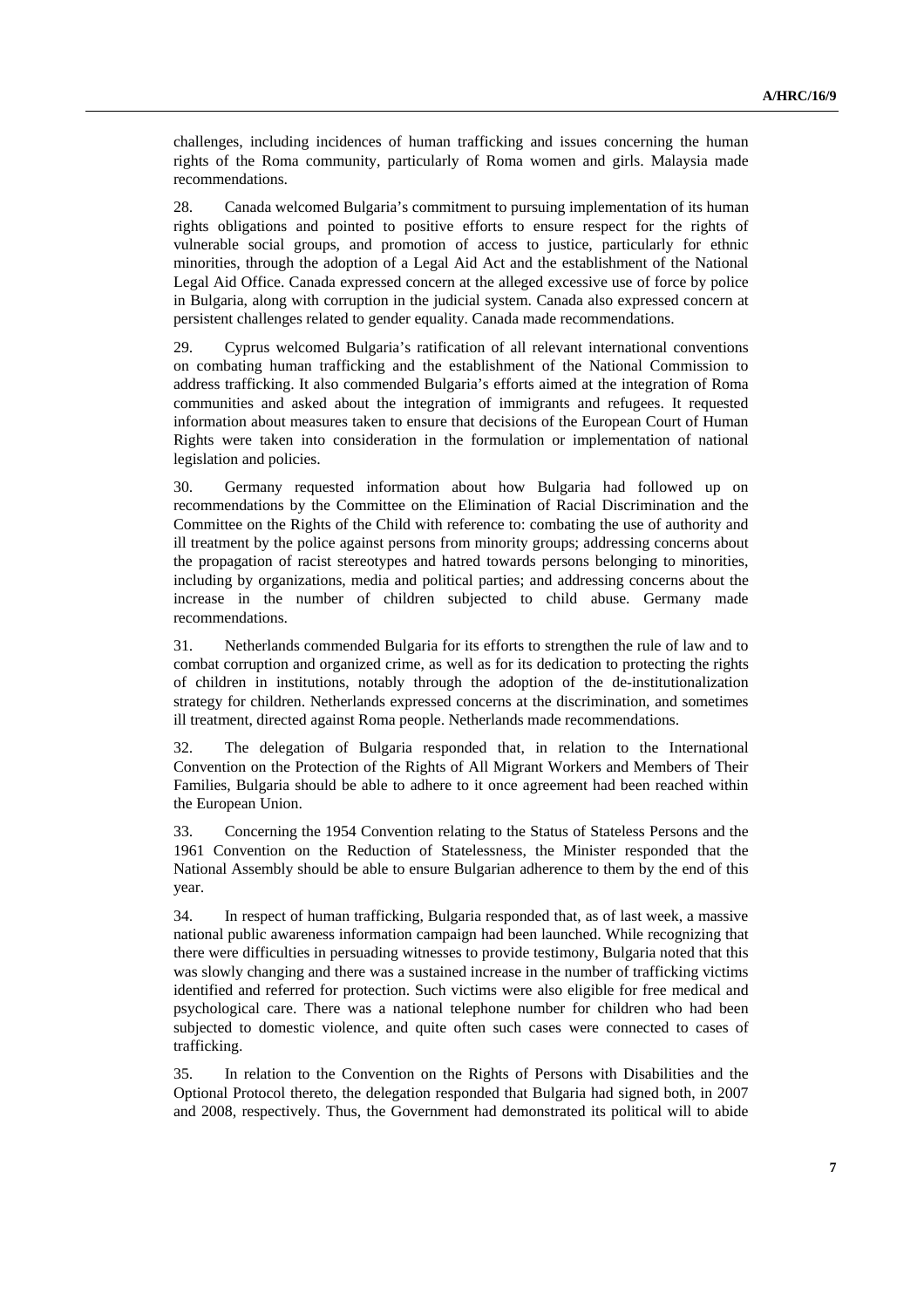by their provisions. However, if Bulgaria was to be able to fully implement the Convention, a number of changes needed to be made in domestic legislation, including the Family Code, and such changes were now in process. Once that process had been completed, Bulgaria would be able to proceed with ratification.

36. Regarding the situation of Roma children and school attendance rates, Bulgaria acknowledged that Roma children constituted a large proportion of the children dropping out of the education system. However, the number of leaving school prematurely had been declining. The Government had taken action to increase children's school completion rates, particularly in impoverished communities, where many were of Roma origin, by linking child benefits to school attendance. Furthermore, there had never been a policy of segregating children of different ethnic backgrounds in schools. Rather, there had been a decline in the quality of the teaching in schools whose students belonged to predominantly Roma or impoverished families. The Government would continue to address the quality of the education that children received throughout the education system.

37. Bulgaria reiterated that there was a comprehensive programme for the deinstitutionalization of children, in view of the system inherited from the past. The aim was to improve training programmes aimed at improving services in existing institutions and community-based services, such as foster care, and to involve the extended families of institutionalized children in assuming responsibility for their care once they had left the institutions. Another system involved the establishment of a number of safe houses, where adolescents could stay before being reintegrated into society.

38. To the comment on the need to promote tolerance more actively through a public campaign, the delegation responded that Bulgaria was famous for being a country of tolerance, and that under law, all religious and ethnic communities fully enjoyed their right to engage in their cultural traditions and religious practices. The delegation reiterated the readiness of the Government to continue, by providing various services, in partnership with the non-governmental community, to be engaged in promoting tolerance more actively.

39. Denmark was pleased to note a momentum in Bulgaria's efforts to reform the justice system and asked what the main challenges were in the years to come. Denmark also highlighted the issue of the Roma minority and wished to know the extent to which members of that minority were treated as Bulgarian citizens in their own right. Denmark stated that it looked forward to Bulgaria's swift ratification of the Optional Protocol to the Convention against Torture. Denmark made recommendations.

40. Hungary welcomed the establishment of several national institutions in the field of human rights. Hungary supported Bulgaria's commitment to fighting corruption, which remained one of the major social problems, alongside human trafficking and discrimination. Hungary was concerned about the high number of cases involving violations against and among children, and stated that the protection of children should be one of the main priorities of every State. Hungary made recommendations.

41. Brazil commended Bulgaria for its cooperation with the human rights mechanisms, including its standing invitation to special procedures and the withdrawal of all its reservations to human rights treaties. Brazil noted that Bulgaria recognized the persistence of discrimination against, poverty among and the social exclusion of Roma. It noted with concern the increased rates of the sexual exploitation of children and child abuse. Brazil commended Bulgaria for recent achievements in the protection of refugees. Brazil made recommendations.

42. Stating that Bulgaria had been its traditional friend and an important European Union partner, Slovakia thanked Bulgaria for having referred to the topic of the Roma community and expressed its readiness to share the best practices and lessons learned within the framework of the Decade of Roma Inclusion. Slovakia commended Bulgaria's efforts to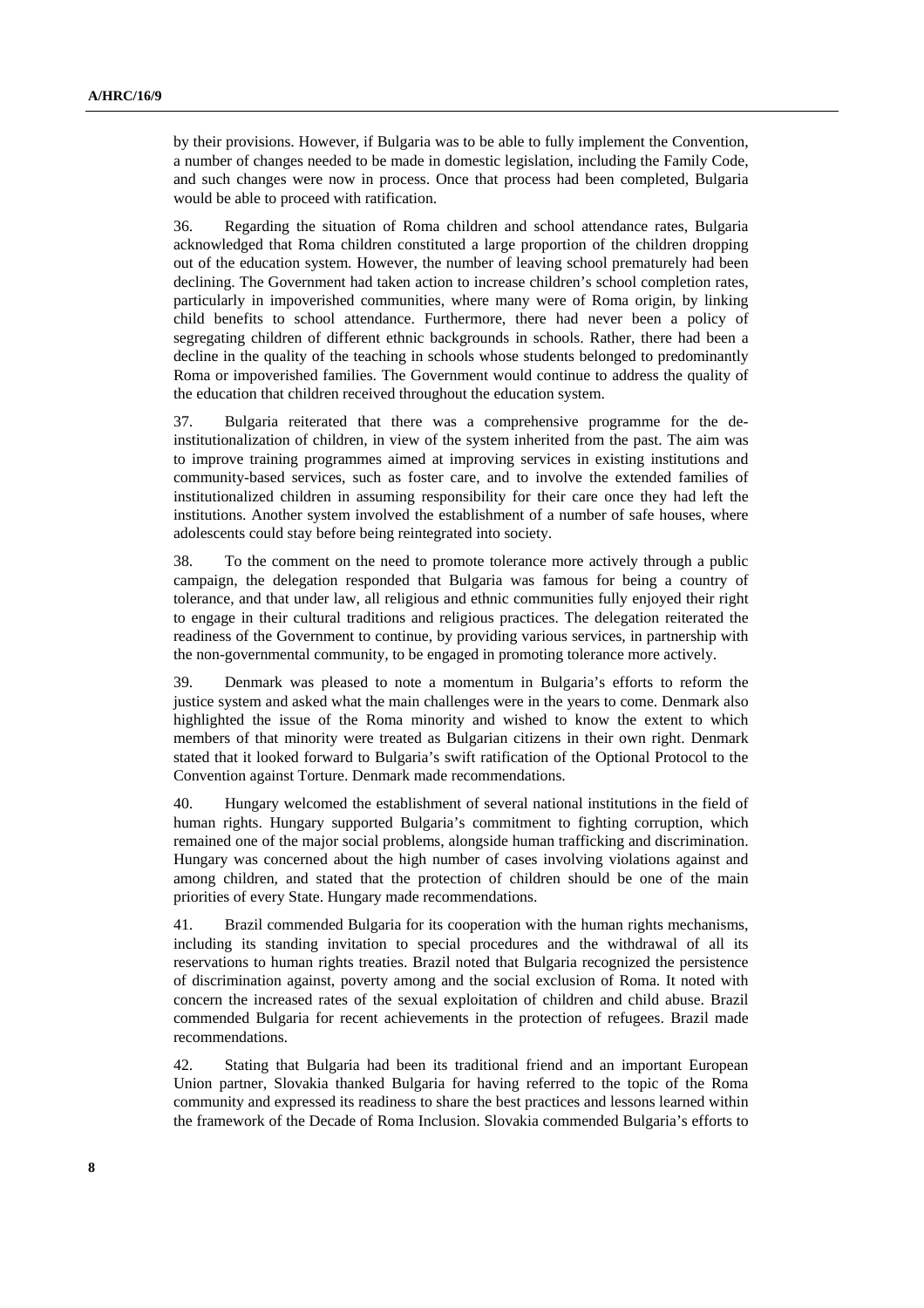combat discrimination and asked Bulgaria what other measures it had envisaged in pursuit of that goal. Slovakia made recommendations.

43. Sweden asked Bulgaria to elaborate on efforts to ensure that detention conditions fully met international human rights standards and about further plans to address the situation in prisons. Sweden referred to the concerns of the Committee on the Elimination of Racial Discrimination, including with regard to the selective transfer of Roma children to special schools for children with developmental disabilities; the use of excessive force by law enforcement officials against the Roma; and poor knowledge and inadequate application by the judiciary bodies of standards for protection against racial discrimination. Sweden made recommendations.

44. Norway commended the inclusion of agreed international norms and principles in Bulgarian legislation. Norway stated that the political will for democratic reforms to ensure the proper functioning of the judicial system and to fight corruption and organized crime must produce real results, and indicated that it remained firmly committed to continuing to assist Bulgaria in the implementation of European standards. Norway made recommendations.

45. The United Kingdom of Great Britain and Northern Ireland, while welcoming the adoption of the Legal Aid Act, noted areas in which the administration of justice could be improved. It welcomed Government efforts to promote the integration of Roma; however, it expressed concern about the situation of Roma children and their access to services. Given reports of a high prevalence of domestic violence, the United Kingdom asked about the allocation of State resources to victim protection services and efforts to prevent domestic violence. It made recommendations.

46. Turkey commended Bulgaria for its achievements in the area of human rights protection. Turkey referred to the period 1984-1989, also known as the Revival Process, during which an assimilation campaign had been carried out against the Turkish minority, noting that complaints of victims had not yet been addressed. Turkey also stated that the Turkish minority continued to face impediments in exercising its religious freedoms and asked whether Bulgaria intended to amend the law on Religious Denominations. Turkey made recommendations.

47. Italy praised Bulgaria's commitment to the promotion and protection of human rights and took due note of its policies and strategies in favour of Roma people. As regards the concern expressed by the Committee on the Elimination of Racial Discrimination regarding cases of ill treatment and excessive use of force by the police against persons belonging to minority groups, Italy encouraged Bulgaria to continue to take measures to combat any such abuse. Italy made a recommendation.

48. The Republic of Moldova regarded as an important step the raising of the status of the Ombudsman to the constitutional level. It congratulated Bulgaria on having undertaken comprehensive initiatives and expressed the view that Roma communities should be duly empowered to share responsibility for the successful implementation of such initiatives. The Republic of Moldova welcomed developments in the fight against trafficking and asked Bulgaria to elaborate on the national framework in the field of gender equality and domestic violence and how it envisaged implementing the universal periodic review recommendations. It made a recommendation.

49. China expressed appreciation for the fact that Bulgaria had formulated the national strategy on promotion of gender equality 2009-2015 and that women participated in elections on a much larger scale. China also stated that Bulgaria had achieved remarkable results in promoting and protecting the rights of children, the disabled and ethnic minorities, among others. China asked what specific measures Bulgaria had taken and what challenges it still faced in addressing the ageing of the population. China made a recommendation.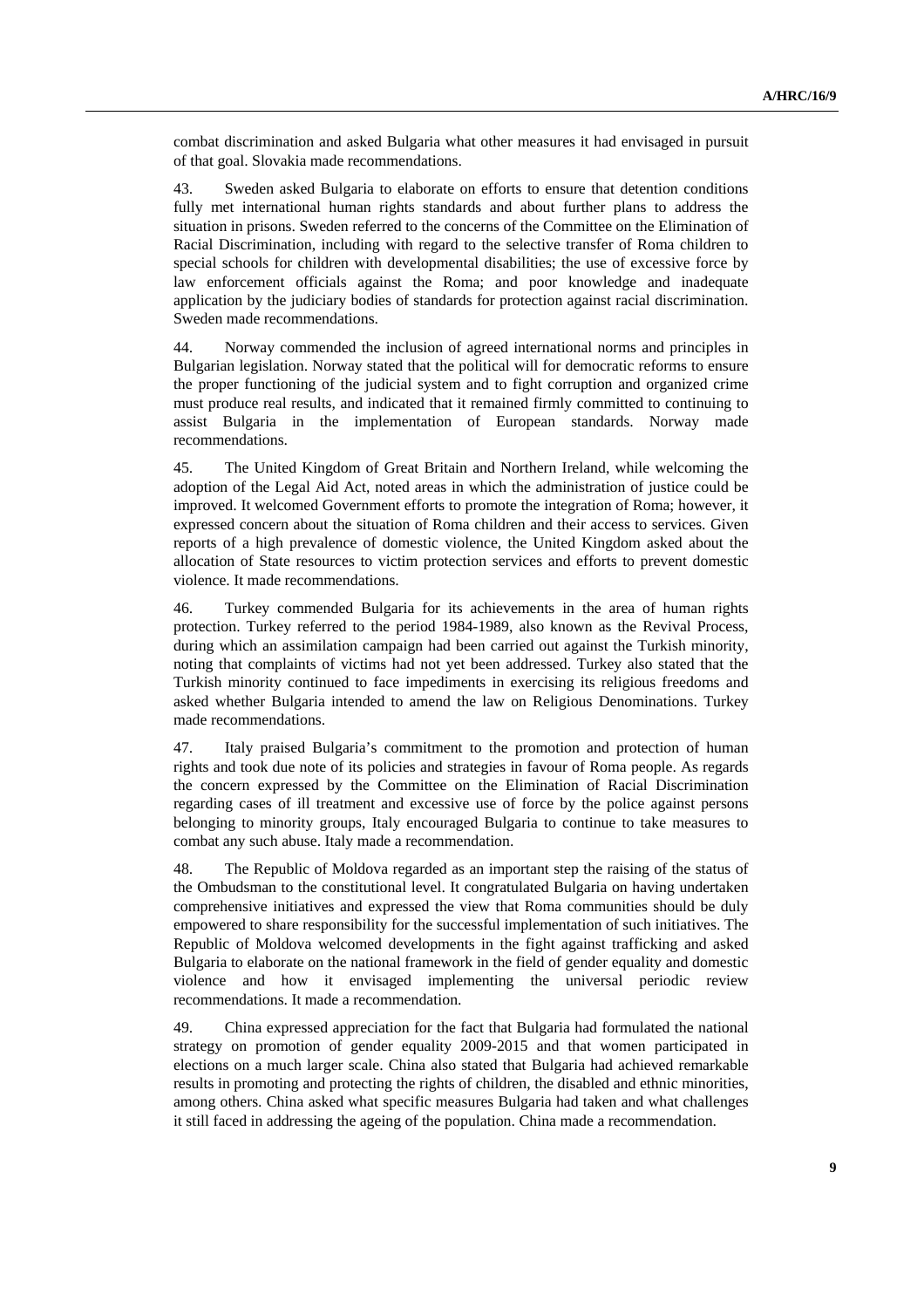50. The United States of America stated that the new Government's commitment to rooting out corruption was laudable, and encouraged it to institutionalize those reforms. It remained concerned about harsh conditions in prisons and detention facilities and in Staterun institutions for children, such as orphanages, reform boarding schools and facilities for children with mental disabilities. It was concerned about reports by some minority religious groups that they had been subjected to discrimination from local government officials, even after having obtained national registration through the courts, and about reports that Jehovah's Witnesses and Muslim communities had experienced difficulties in obtaining construction permits for new houses of worship. It made recommendations.

51. Bosnia and Herzegovina noted Bulgaria's significant progress in building its human rights legislative framework and praised the extension of a standing invitation to the special procedures. It welcomed the establishment of the National Commission to Combat Trafficking in Human Beings. It inquired about Bulgaria's accession to the Optional Protocol to the Convention against Torture and the International Convention on the Protection of the Rights of All Migrant Workers and Members of Their Families, and legislation on the right to asylum and protection against discrimination. It made recommendations.

52. Serbia asked about the implementation of legislation on the right to education. It drew attention to legislation that appeared to reinforce stereotypical attitudes regarding the roles of men and women. Serbia asked for information about measures to reduce horizontal gender segregation in the economy; efforts to assess and monitor the employment situation of ethnic minority groups; measures planned to implement the newly adopted Declaration on the situation of the Roma population; and efforts to prevent and combat trafficking. It made a recommendation.

53. Azerbaijan commended Bulgaria for its institutional reforms, including the establishment of the State Agency for Child Protection in 2000 and many others. It stated that in 2009, the Committee on the Elimination of Racial Discrimination had noted with satisfaction various measures taken and programmes implemented for the integration of persons belonging to minority groups. Azerbaijan made recommendations.

54. In respect of juvenile justice, the delegation of Bulgaria responded that relevant authorities were working on a new concept aimed at reform of the system.

55. Concerning the implementation of the National Strategy for Children, nine crisis centres had been established to look after children for up to six months if they were at risk of violence or any other crime, and 150 people had attended those centres in 2009. Bulgaria stated that there was a unified national telephone number for child molestation, and that a very large number of children had contacted authorities by calling that number.

56. With respect to prison conditions, Bulgaria acknowledged that conditions were not good and needed to be improved, and a new plan of action had been adopted by the Government to reform prisons. To date, conditions in five prisons had been improved, and one new prison was being built in Sofia.

57. Regarding religious affairs, the delegation responded that the Government did not believe that any country outside Bulgaria's borders had the right by implication to represent or to speak on behalf of any religious or ethnic communities in the territory of the Republic of Bulgaria. Existing disputes within some religious communities were addressed through the legal process, and the Government would be wrong if it were to interfere in that process, as some might have suggested. With respect to Jehovah's Witnesses, Bulgaria indicated that the Government had been thanked in writing by the European Association of the Christian Witnesses of Jehovah for having addressed their specific concerns.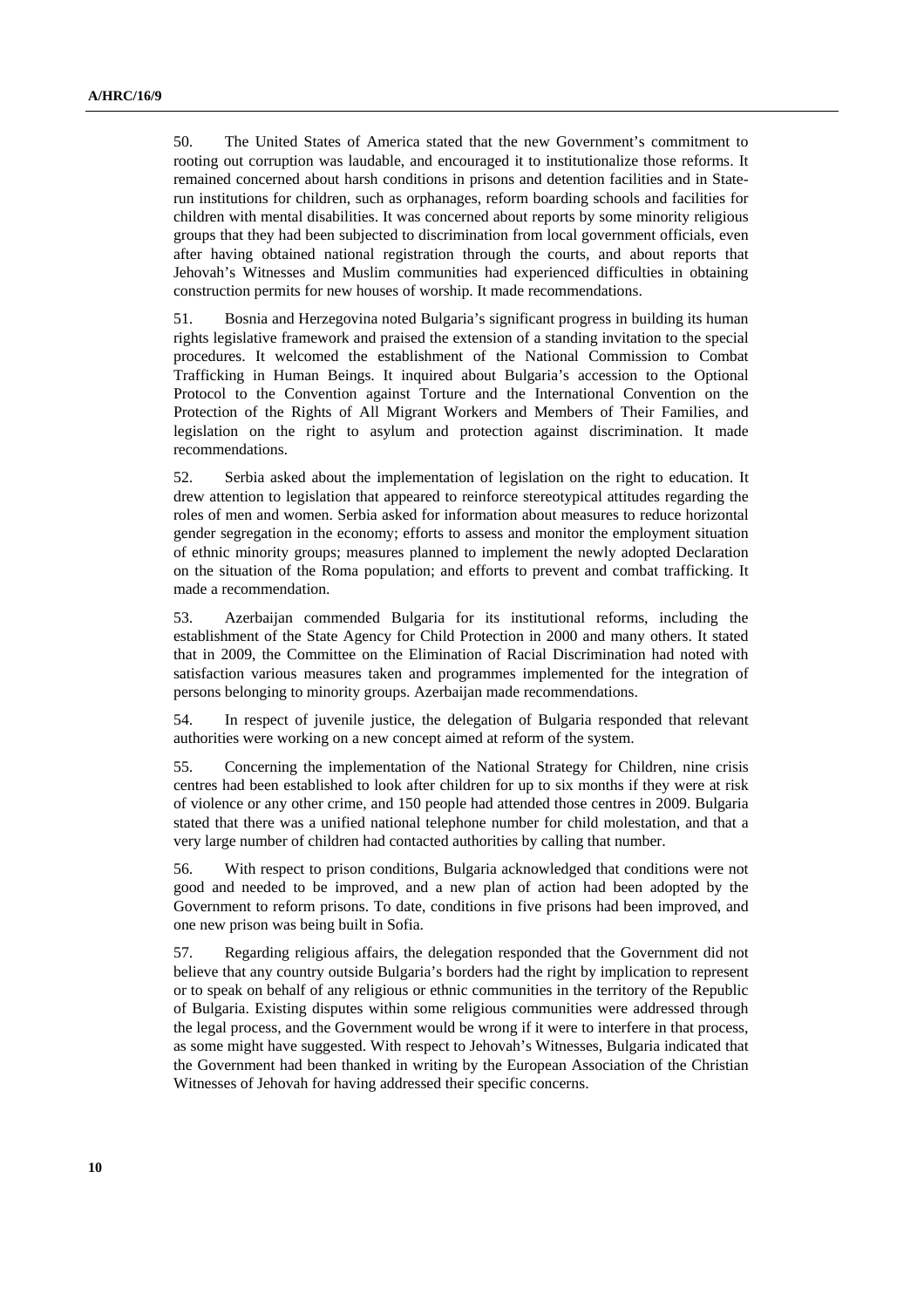58. On the revival process of 1984 to 1989, Bulgaria responded that lump-sum compensation for pecuniary and/or non-pecuniary damages had been paid out in the past to the victims and their heirs and they also received a monthly supplement to their pension in accordance with the Act on the Political and Civil Rehabilitation of Repressed Persons. A judicial investigation was underway for the instigators to be punished.

59. Armenia stated that Bulgaria's strong human rights machinery, complemented by its commitments such as the withdrawal of all reservations to the international human rights instruments and its membership in regional human rights bodies, seemed to be providing avenues for the protection and promotion of human rights. Armenia wished to know how decisions of the European Court of Human Rights were addressed and welcomed Bulgaria's policy of treating all national minorities in a manner consistent with its international obligations. Armenia made recommendations.

60. Spain commended Bulgaria for the establishment of an institutional and legislative framework for human rights protection and for the issuance of a standing invitation to special procedures. Spain recognized the improvements made in combating discrimination as well as achievements accomplished in the area of women's rights. Spain made recommendations.

61. Austria noted that the process of preparing the national report had included consultations with non-governmental organizations. Austria**,** while welcoming the adoption of the "Vision for De-institutionalization", was concerned that institutionalized care remained widely used and that the average stay of children in institutions continued to be extremely long and the quality of the care provided low. Austria was also concerned that the work of child protection departments remained seriously underfunded. Austria proposed related recommendations.

62. The Czech Republic expressed appreciation for steps taken by Bulgaria to combat stereotypes related to national and ethnic minorities, notably the rulings of the Commission for Protection against Discrimination in cases involving discriminatory statements by the media. Concerning the report of the Bulgarian Helsinki Committee on the use of force by police officers against detainees, it expressed the hope that Bulgaria would fully investigate the allegations and bring to justice those responsible. The Czech Republic made recommendations.

63. Palestine noted the measures taken to promote and protect human rights, including protection from all forms of discrimination. Palestine referred to Bulgaria's pledges to achieve gender equality in the economic and social fields, in professional and family roles and in decision-making, as well as in terms of development and security. It also referred to efforts to combat gender-based violence, trafficking and stereotyping in society, and to promote children's rights in education and institutions. Palestine made a recommendation.

64. The former Yugoslav Republic of Macedonia commended Bulgaria for its ratification of numerous international human rights instruments and their inclusion in its national legal system. However, it raised questions regarding the registration of OMO Ilinden PIRIN. The most recent unsuccessful attempt to register it had been in June 2009, despite the recommendations made by the Commissioner for Human Rights, Thomas Hammarberg, and all the legal arguments in favour of OMO Ilinden PIRIN. The former Yugoslav Republic of Macedonia made recommendations.

65. Chile noted that protection against all forms of discrimination was a priority of Bulgaria and welcomed the establishment of the Commission for Protection against Discrimination, together with the Ombudsman and the National Council for Cooperation on Ethnic and Demographic Issues. Chile noted that Bulgaria recognized that the Roma continued to be in a situation of vulnerability and that the country was concerned about the need to implement consistent and specific policies for them. Chile made recommendations.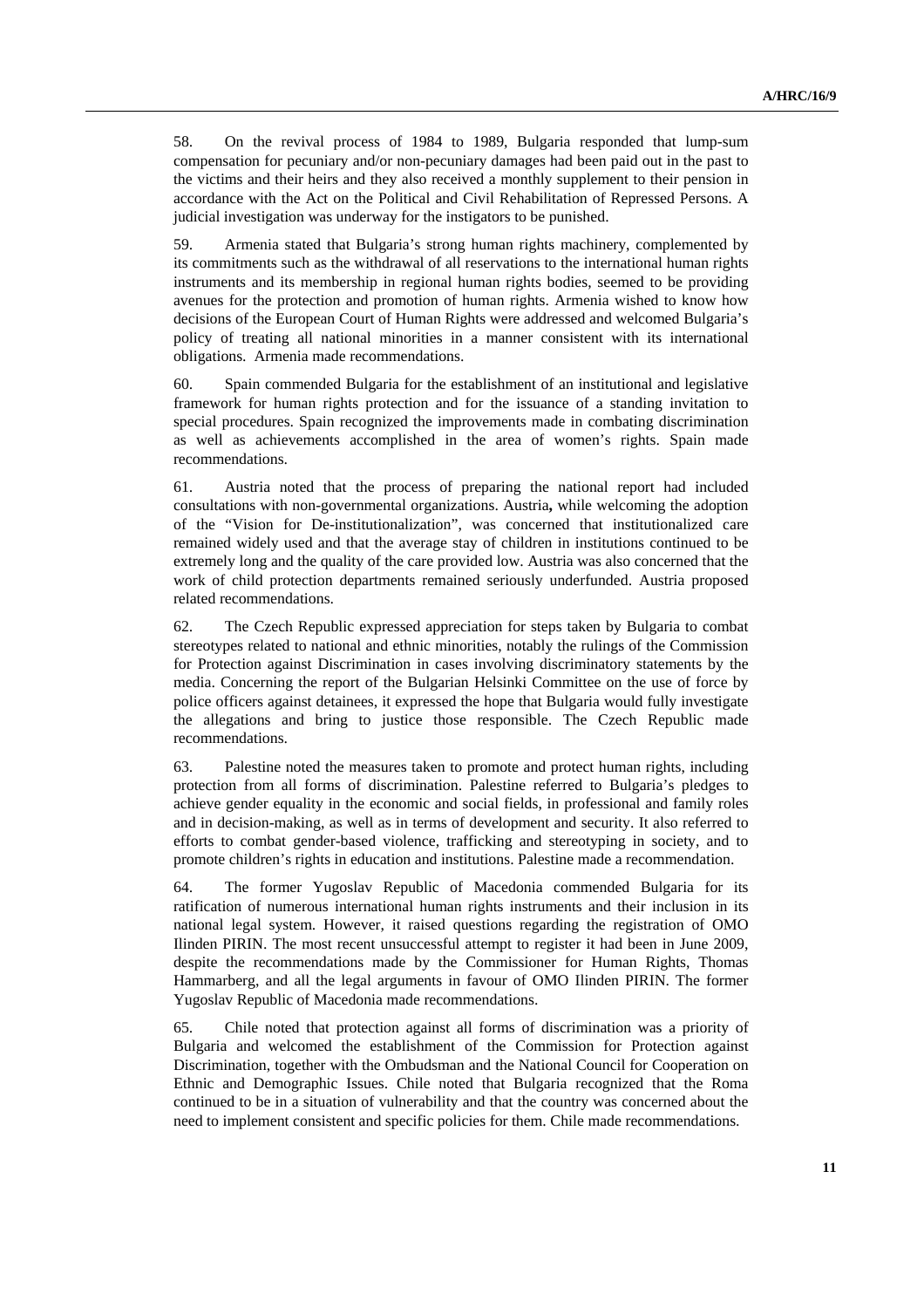66. Argentina welcomed the fact that Bulgaria had extended a standing open invitation to special procedures. Argentina expressed appreciation for additional measures taken by Bulgaria to improve the situations that Roma and migrants had to face, and to end practices that may have resulted in discrimination. Argentina made recommendations.

67. Switzerland noted that Bulgaria had not yet ratified all human rights instruments, although the country had ratified the most important of these. It made reference to discriminatory practices against minorities, human trafficking and cruel, inhuman or degrading treatment committed by law enforcement officials, notably against persons belonging to minority groups. Switzerland made recommendations.

68. Ghana commended Bulgaria for its efforts to fully integrate refugees into its society, while noting the challenges faced by the country in combating trafficking in human beings. Ghana wished to know what concrete steps Bulgaria intended to take to enhance its capacity to deal with the identification of victims and criminal proceedings for trafficking. With regard to equality, Ghana wished to know the status of the Equal Opportunities Bill, the adoption of which has been postponed since 2001. Ghana made recommendations.

69. Slovenia commended Bulgaria for its excellent treaty body reporting status, as well as its efforts to de-institutionalize child care. Slovenia asked Bulgaria for information about its implementation of the recommendation of the Committee on the Rights of the Child that it provide sufficient human resources, an adequate strategic approach and effective coordination with respect to the implementation of the Programme for the Equal Integration of Roma. Referring to the recommendation of the Committee on the Elimination of Racial Discrimination, Slovenia asked about the progress made in further developing structures and means for teaching ethnic communities in their mother tongue. Slovenia made recommendations.

70. Ukraine noted the efforts of Bulgarian national institutions in the areas of antidiscrimination, gender equality, child protection, combating trafficking in human beings and cooperation on ethnic and demographic issues. Ukraine praised the approval of the new Framework Programme for the Integration of Roma into Bulgarian Society for 2010-2020. Ukraine also welcomed Bulgaria's signature of the Optional Protocol to the Convention against Torture, and encouraged the country to ratify it as a matter of priority. Ukraine made recommendations.

71. Iraq referred to the developments in the area of promoting human rights since the arrival of democracy in Bulgaria, including the adoption of legislation and the establishment of institutions, especially the Ombudsman and councils dealing with gender issues and combating trafficking. Iraq noted Bulgaria's efforts aimed at the ratification of the Optional Protocol to the Convention against Torture and welcomed the country's extension of a standing invitation to the special procedures. It made recommendations.

72. Nigeria commended Bulgaria for its commitment to the protection of human rights and recognized its efforts to tackle, inter alia, child abuse, violence against women and corruption. Nigeria noted that Roma people were still virtually lagging behind in all basic indices of human development. Nigeria also noted that the legal framework for protecting ethnic minorities from discrimination was deficient. Nigeria made a recommendation.

73. Romania expressed confidence that the recently established institutional framework would play a successful role in the implementation of human rights in Bulgaria. Romania encouraged the authorities to continue their efforts with a view to improving results in challenging fields. Romania also commended Bulgaria for having involved civil society in the universal periodic review process and expressed the view that cooperation between the public authorities and non-governmental organizations was a guarantee for a transparent and meaningful review process. Romania asked what steps were envisaged by Bulgaria to ensure gender equality.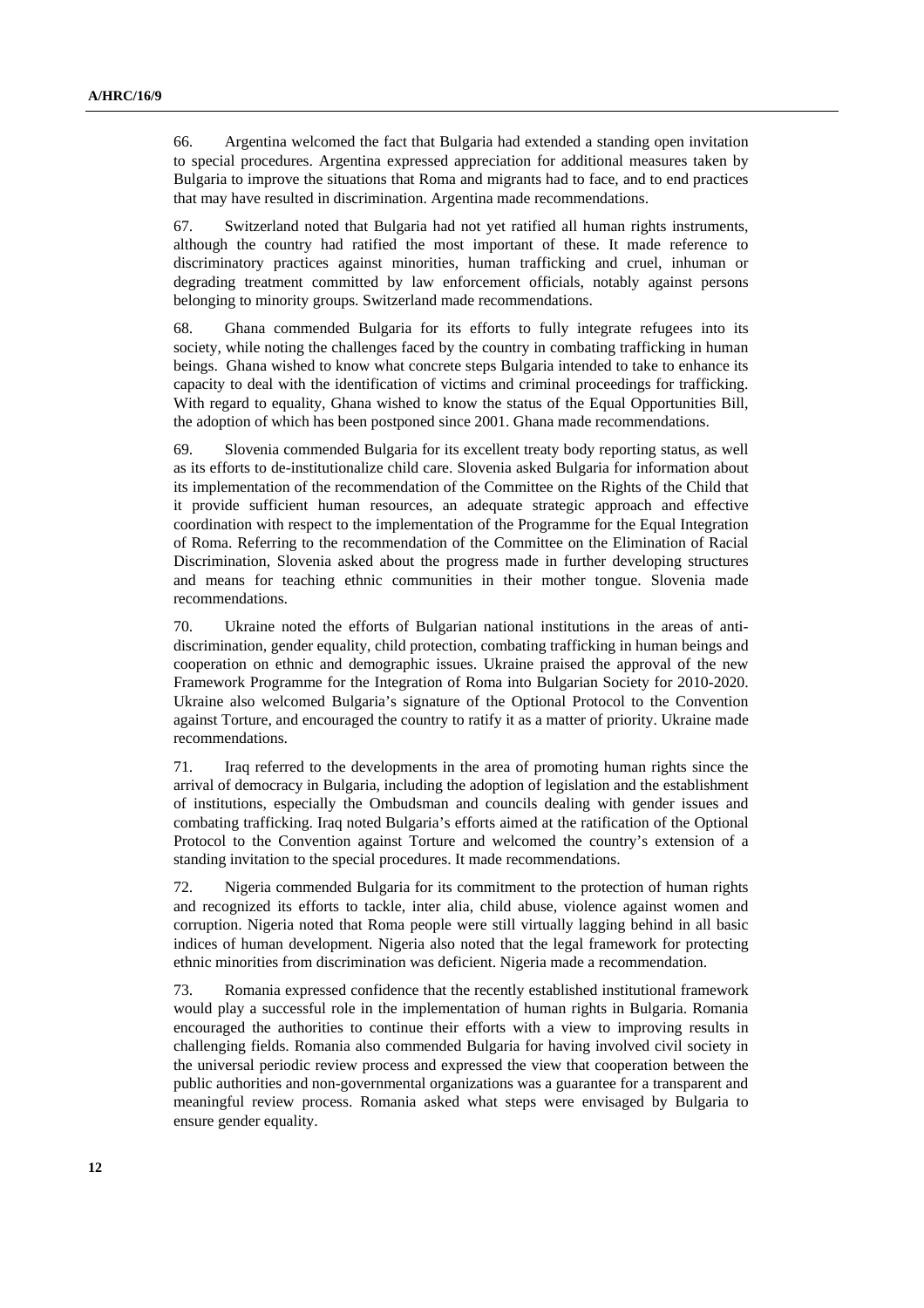74. Concerning the empowerment of women in society in general, the delegation of Bulgaria responded that men and women had an equal right to participate in society, and that special provisions in the Protection against Discrimination Act provided for all legal entities, including private companies, to undertake positive measures to increase the participation of that sex which was less represented in the work environment. At present, there was a 13 to 14 per cent gap in terms of what men and women were paid on average. The Government had examined why this difference existed. It seemed to be due to the structure of staffing and positions occupied, rather than to the existence of policies giving men and women different salaries. Furthermore, an agreement had been signed between the Ministry of Labour and Social Policy and the Commission on Protection against Discrimination to take joint action to reduce or eliminate differences in pay between men and women.

75. With respect to refugees and asylum seekers, Bulgaria responded that since 2002, there had been a separate law and a Government agency ensuring the full implementation of protection measures under international law. The Minister provided relevant statistics.

76. Regarding domestic violence, Bulgaria responded that since 2005, the Domestic Violence Act had provided a clear definition, specific actions and measures to protect victims, and that in 2009 the necessary amendments had been made to the Penal Code. The Ministry of the Interior had issued guidelines on how to take action to protect women and children in cases of domestic violence, information leaflets had been distributed, and a National Coordinator in the Ministry of the Interior had been appointed. In August 2009, a national 24-hour hotline had been set up so that all victims could receive information and legal or psychological support. Currently, there were three shelters and five crisis centres, managed on a partnership basis by municipalities, non-governmental organizations and Government agencies, and they were doing excellent work.

77. Concerning the implementation of the decisions of the European Court of Human Rights, Bulgaria responded that the Ministry of Justice was responsible for their application and the harmonization of national legislation. For that purpose, a special mechanism had been created within the Ministry for analysing and distributing the case law of the European Court among the members of the judiciary and formulating proposals for legislative amendments, if needed. In addition, there was nationwide training for judges of the courts of first instance to inform them of the decisions and practice of the European Court of Human Rights. The delegation also stated that there were increasing numbers of cases before the courts of first instance quoting the European Convention on Human Rights.

78. In relation to the decision of the European Court of Human Rights regarding the case of OMO Ilinden PIRIN, it was reiterated that Bulgaria was in full compliance with that judgement and that no obligation to automatically register any political entity arose fromthat decision. Any registration of political entities had to be carried out in accordance with the relevant national legislation. It was also stated that ethnic identification was a matter of personal choice. The Bulgarian Constitution provided for equal rights for all Bulgarian citizens, notwithstanding their religious or ethnic background.

79. In concluding, the delegation of Bulgaria thanked all participants for the questions asked and recommendations made, and stated that he would ask his team to look closely at the recommendations that could be taken on board.

### **II. Conclusions and/or recommendations**

80. **The recommendations formulated during the interactive dialogue and listed below will be examined by Bulgaria, which will provide responses in due course, but**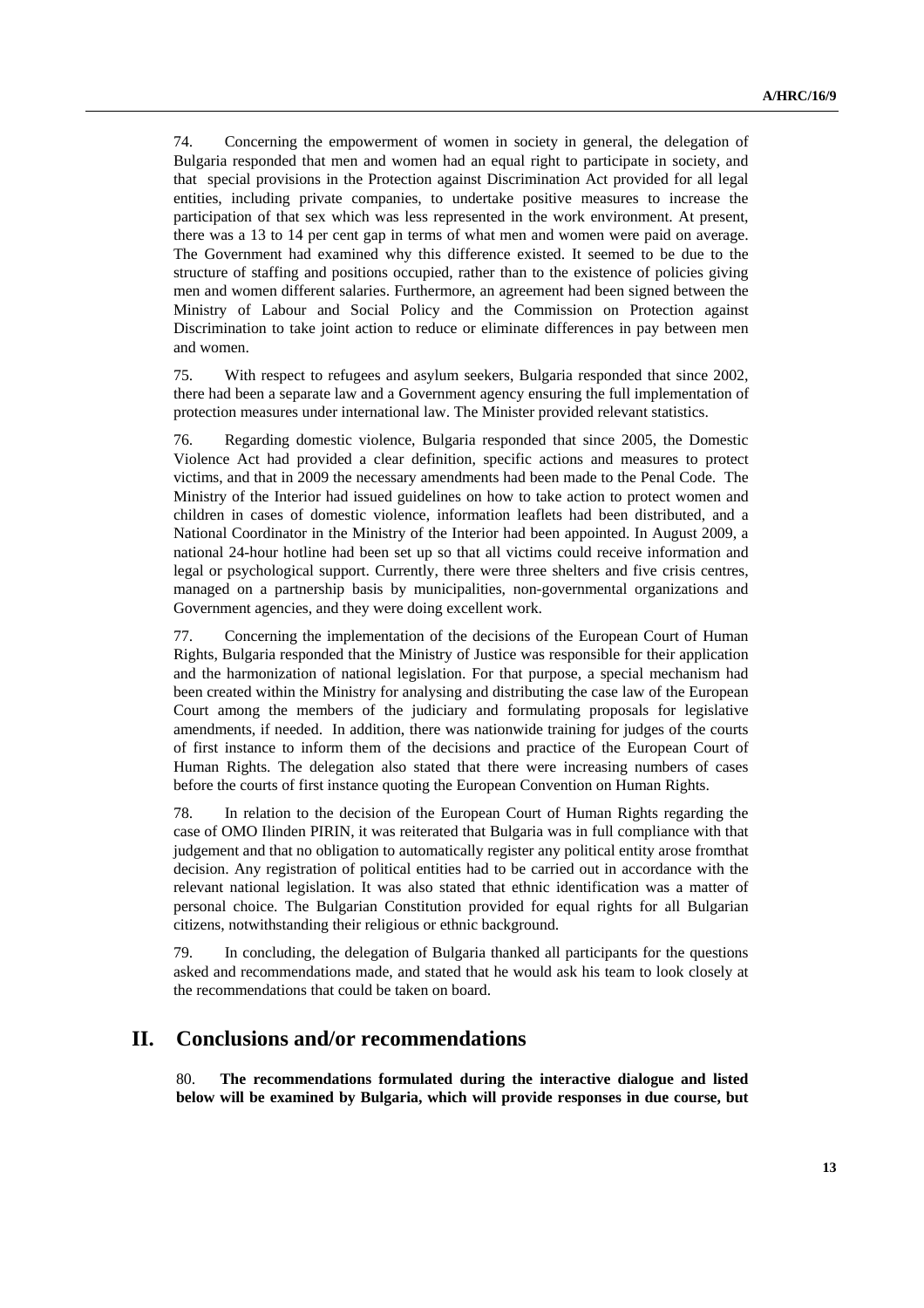**no later than the sixteenth session of the Human Rights Council, to be held in March 2011:**

80.1. **Consider the possibility of expressing its consent to be bound by (Argentina)/ratify (Armenia, Spain, Palestine, Switzerland)/accede to the Optional Protocol to the Convention against Torture and Other Cruel, Inhuman or Degrading Treatment or Punishment, to permit the enable an independent monitoring of prisons and detention centres by the Subcommittee (Czech Republic);** 

80.2. **Comply with recommendation No. 1737 of 17 March 2006 of the Parliamentary Assembly of the Council of Europe, which calls for the ratification of the International Convention on the Protection of the Rights of All Migrant Workers and Members of Their Families (Algeria); consider the possibility of expressing its consent to be bound by (Argentina)/ratify (Palestine)/accede to ICRMW (Bosnia and Herzegovina);** 

80.3. **Adhere to the principles of the Convention on the Rights of Persons with Disabilities, with a view to its early ratification (Mexico); ratify CRPD (Spain); consider the possibility of expressing its consent to be bound by (Argentina)/consider ratifying CRPD and the Optional Protocol thereto (Chile), which would result in a higher level of cooperation with international human rights mechanisms, ensuring better safeguards for the rights of people with disabilities (Hungary);** 

80.4. **Consider the possibility of expressing its consent to be bound by the International Convention for the Protection of All Persons from Enforced Disappearance (Argentina)/ratify CED (Spain) and accept the competence of the treaty body as provided for in articles 31 and 32 (France);** 

80.5. **Ratify the Optional Protocol to the International Covenant on Economic, Social and Cultural Rights (Spain, Palestine, Switzerland);** 

80.6. **Consider acceding to (Brazil)/accede to the 1954 Convention relating to the Status of Stateless Persons, and the 1961 Convention on the Reduction of Statelessness (Germany, Bosnia and Herzegovina, Azerbaijan, Slovenia);** 

80.7. **Adopt a law guaranteeing equal opportunities for women and men (Canada);** 

80.8. **Adopt legislation to prevent discrimination on the grounds of sexual orientation in the same manner as existing legislation to protect against discrimination on the grounds of ethnicity, gender and religion (United Kingdom);** 

80.9. **Study the possibility of introducing a criminal aggravating factor for racial and religious hatred or hatred against persons with a minority sexual orientation (Spain);** 

80.10. **Adopt domestic legislation in accordance with the 1951 Convention on the Status of Refugees and the Optional Protocol thereto, guaranteeing efficient access to procedures for determining refugee status to persons requiring international protection (Argentina);** 

80.11. **Consider establishing (Finland)/establish a national human rights institution accredited by the International Coordinating Committee of National Institutions for the promotion and protection of human rights (Algeria, Turkey) in order to raise public awareness and guide the authorities (Finland);**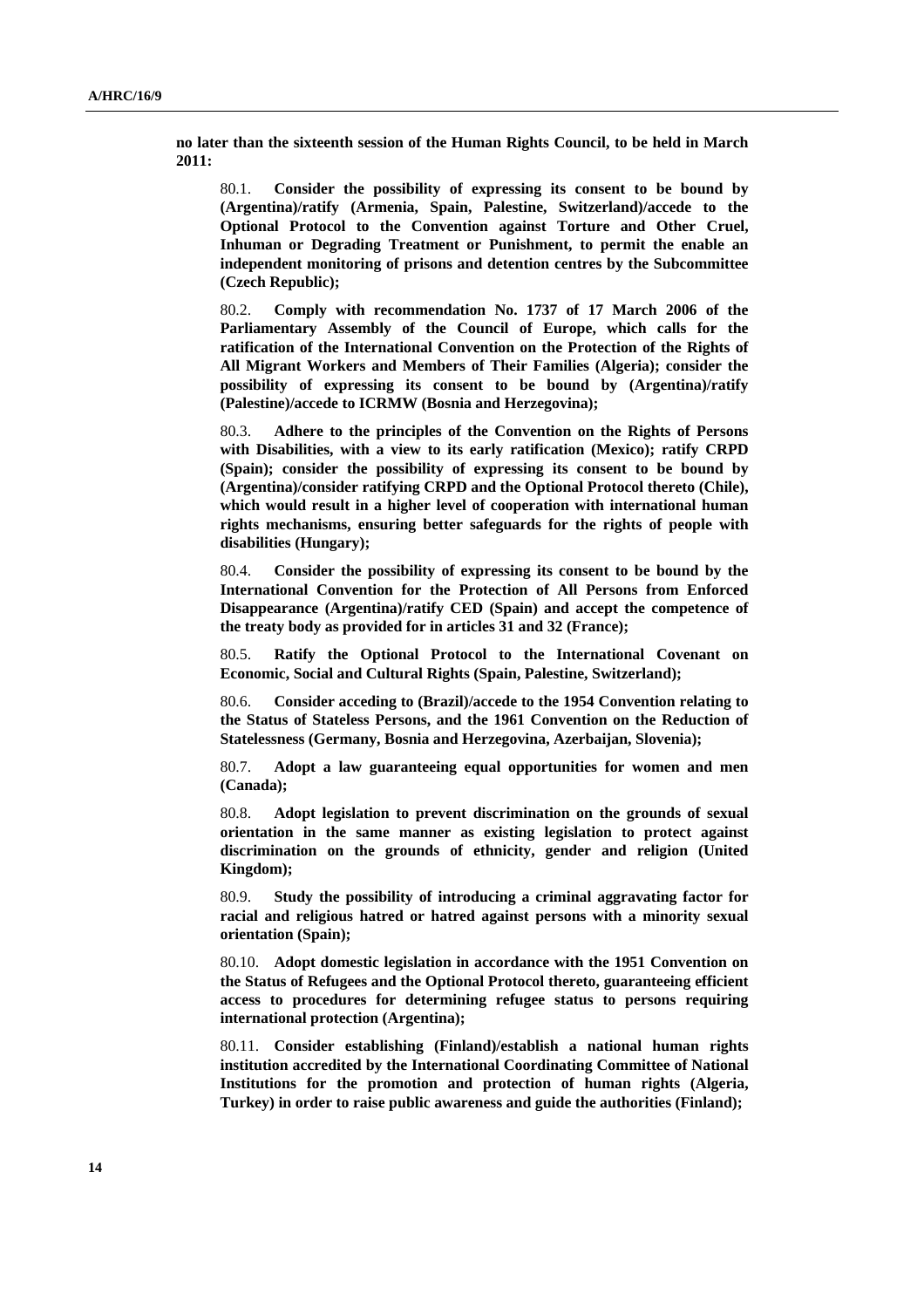80.12. **Establish an independent national human rights institution in accordance with (Indonesia)/in full compliance with the Paris Principles (Azerbaijan);** 

80.13. **Explore the possibility of consolidating existing Ombudsman institutions and mechanisms into a single national human rights institution in line with the Paris Principles, through accreditation by the International Coordinating Committee of National Human Rights Institutions (Malaysia);** 

80.14. **Strengthen the role of bodies and institutions such as the Ombudsman and the National Council for Cooperation on Ethnic and Demographic Issues, in particular the Commission for Protection against Discrimination, by enhancing their human and logistical capacity (Ghana);** 

80.15. **Establish urgently procedures/mechanisms at the central and local levels to ensure the health and safety of all children in institutions, including a child ombudsman at the national or regional level (Norway);** 

80.16. **Continue efforts to further improve the already existing solid institutional framework regarding the protection of human rights and fundamental freedoms, and share best practices in this field (Greece);** 

80.17. **Further strengthen the role of bodies and institutions with competence to combat discrimination, in particular the Commission for Protection against Discrimination (Azerbaijan);** 

80.18. **Continue and strengthen, when necessary, the implementation of policies and programmes focused on the inclusion of its Roma community (Slovakia);** 

80.19. **Continue pursuing appropriate policies and programmes to accommodate the needs of mentally disabled children (Slovakia);** 

80.20. **Adopt a national strategy to continue and intensify the deinstitutionalization process aimed at replacing current shelters with alternative housing and means of care better suited to meeting the needs of orphans and/or persons with mental disabilities (Belgium);** 

80.21. **Draw up concrete and effective strategies to fight against domestic violence (Switzerland);** 

80.22. **Adopt and implement firmly all necessary measures to improve and ensure respect of the rights of people belonging to minorities (Switzerland);** 

80.23. **Develop and assess its strategies to combat human trafficking (Switzerland);** 

80.24. **Gather statistics on the various groups accessing public services in order to obtain an accurate picture of the use of services by different minorities (United Kingdom);** 

80.25. **Ensure continued emphasis on children's rights and welfare in Bulgaria's budget policy and consider increasing budget allocations for the implementation of the CRC, including in the areas of health, education and family support (Malaysia);** 

80.26. **Ensure necessary resources to facilitate the implementation of programs aimed at improving the situation of Roma people (Canada);**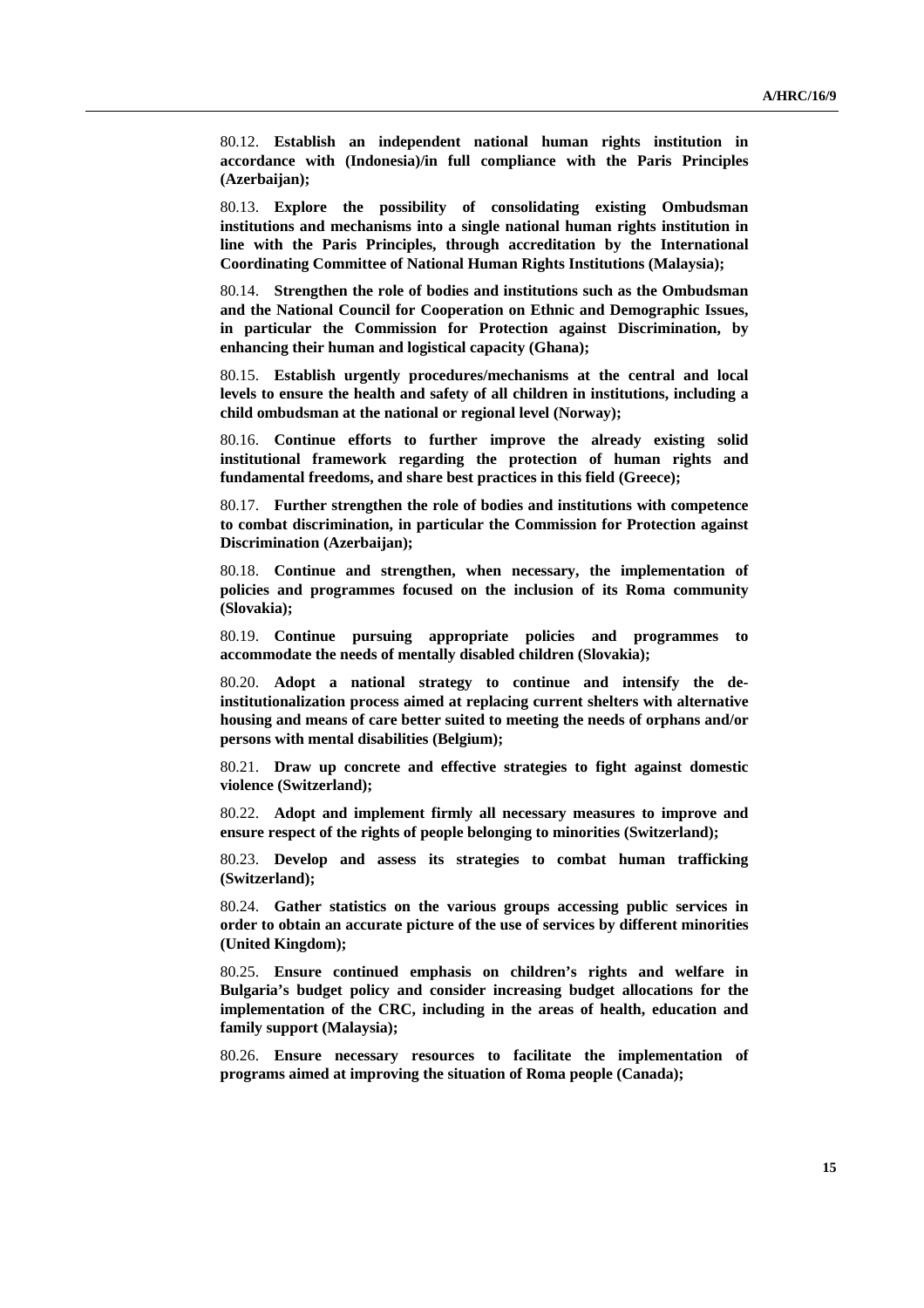80.27. **Establish training programmes addressed to staff members of shelters for orphans and persons with mental disabilities in order to enable them to respond at best to the specific needs of the residents (Belgium);** 

80.28. **Develop and strengthen its human rights training programmes for police forces and the judiciary, addressing among others the appropriate use of force as well as issues relating to discrimination and profiling based on race (Canada);** 

80.29. **Pay special emphasis on informing members of especially the Roma community, the elderly, women and the disadvantaged of their constitutional rights as citizens (Finland);** 

80.30. **Initiate public programmes to increase knowledge and awareness about sexually transferred diseases (STDs) and contraception (Germany);** 

80.31. **Give positive consideration to the request to carry out a visit to the country by the Special Rapporteur on the question of the trafficking of persons (Belarus);** 

80.32. **Continue to take the necessary measures in order to better promote women's rights in all spheres of society (Greece);** 

80.33. **Continue to take concrete measures in accordance with obligations under the relevant international treaties to protect women's rights and raise their social status (China);** 

80.34. **Consider further affirmative action to accelerate equality for women in practice: in working life and in political decision-making (Norway);** 

80.35. **Continue developing policies for effective gender equality and to combat gender violence, conducting special monitoring of cases involving gender-based violence and studying the reasons why such cases are rarely reported to the authorities (Spain);** 

80.36. **Take steps to address the gender segregation in the economy and the gender wage gap in the public sector (Ghana);** 

80.37. **Strengthen the concept of equality between the sexes and nondiscrimination, and open up possibilities for women to participate in public life and have access to high-level positions in leadership and administrative posts (Iraq);** 

80.38. **Continue its efforts to overcome stereotypical attitudes regarding the roles of men and women and existing gender inequality (Ukraine);** 

80.39. **Continue, as a main priority of the Bulgarian legislative and administrative policies, the fight against all forms of religious hatred, discrimination, racism, extremism and xenophobia (Algeria);** 

80.40. **Redouble efforts for the effective implementation of criminal provisions relating to acts of ethnic discrimination so as to prevent discrimination and human rights violations committed against persons belonging to minority groups (Mexico);** 

80.41. **Take more resolute action to prevent, and punish perpetrators, of racially motivated acts and propaganda that targeted ethnic minorities and foreigners (Malaysia);**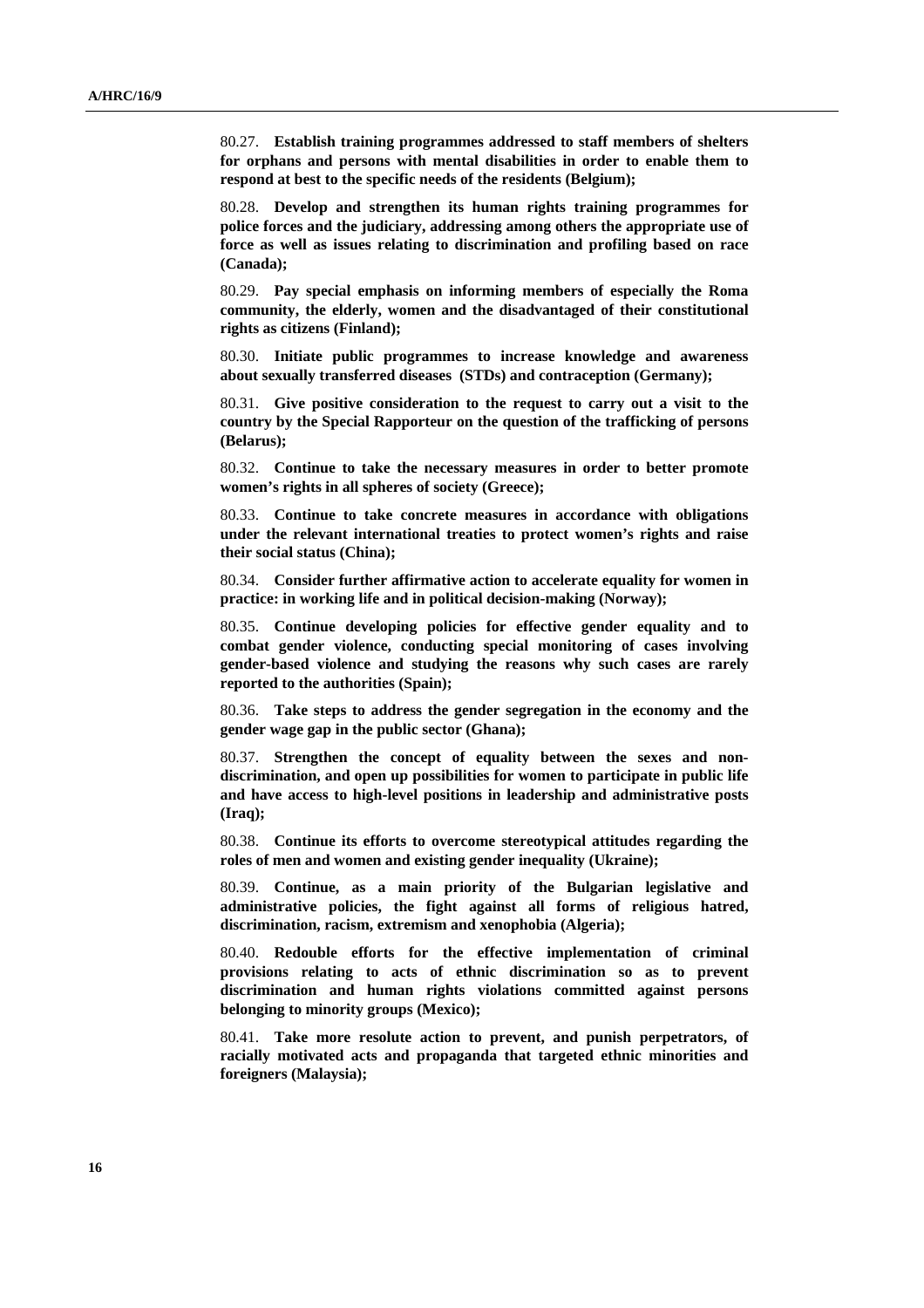80.42. **Continue in its efforts to tackle manifestation of racism and xenophobia including a review of the respective law to ensure that full and equal rights are guaranteed to all (Czech Republic);** 

80.43. **Support more actively the implementation of the rights of sexual minorities as a means to fight social isolation and discrimination (Norway);** 

80.44. **Develop effective measures to overcome continuing discriminatory patterns against ethnic minorities and lesbian, gay, bisexual and transgender persons through education and training (Spain);** 

80.45. **Continue strengthening the legal safeguards against ill treatment, and pursue efforts to reduce incidents of ill treatment by law enforcement personnel (Slovakia);** 

80.46. **Step up its efforts aimed at strengthening its effective implementation of the Convention against Torture and other Cruel, Inhuman or Degrading Treatment or Punishment (Argentina);** 

80.47. **Take all necessary measures to ensure that detention conditions fully meet international human rights standards, in accordance with Bulgaria's international obligations (Sweden);** 

80.48. **Make further efforts for combating domestic violence, as the problem of domestic violence is still present (Bosnia and Herzegovina);** 

80.49. **Take concrete measures aimed at effectively fighting against genderbased violence, including social awareness-raising campaigns and training programmes targeting law enforcement officials (Canada);** 

80.50. **Put in place sound policies to ensure a safer environment for children, and implement a more effective system for addressing cases of violence against children (Indonesia);** 

80.51. **Implement policies to prevent and detect cases of child abuse, as well as to ensure accountability and the rehabilitation of child victims (Brazil);** 

80.52. **Further enhance measures to prevent the exploitation of children for the purposes of prostitution and pornography, as well as to prosecute persons who are guilty of the exploitation or ill treatment of children (Belarus);** 

80.53. **Continue to ensure effective implementation of the national and transnational referral mechanism for victims of trafficking, and improve public awareness about the human trafficking issue (Indonesia);** 

80.54. **Step up its effort to combat trafficking in persons, inter alia, through the development of international cooperation with interested Governments, international organizations and non-governmental organizations (Belarus);** 

80.55. **Strengthen its efforts relating to the fight against human trafficking, ensuring that all aspects of the issue, from prevention to the suppression of crimes and the protection of victims, are taken into consideration (Belgium);** 

80.56. **Strengthen awareness-raising campaigns aimed at preventing human trafficking, and increase the protection provided to victims, notably children and newborns, including those of Roma origin, in line with the recommendations of the Committee on the Rights of the Child (Mexico);** 

80.57. **Further develop preventive measures to combat trafficking in human beings, with a special emphasis on children, newborn and pregnant women, as**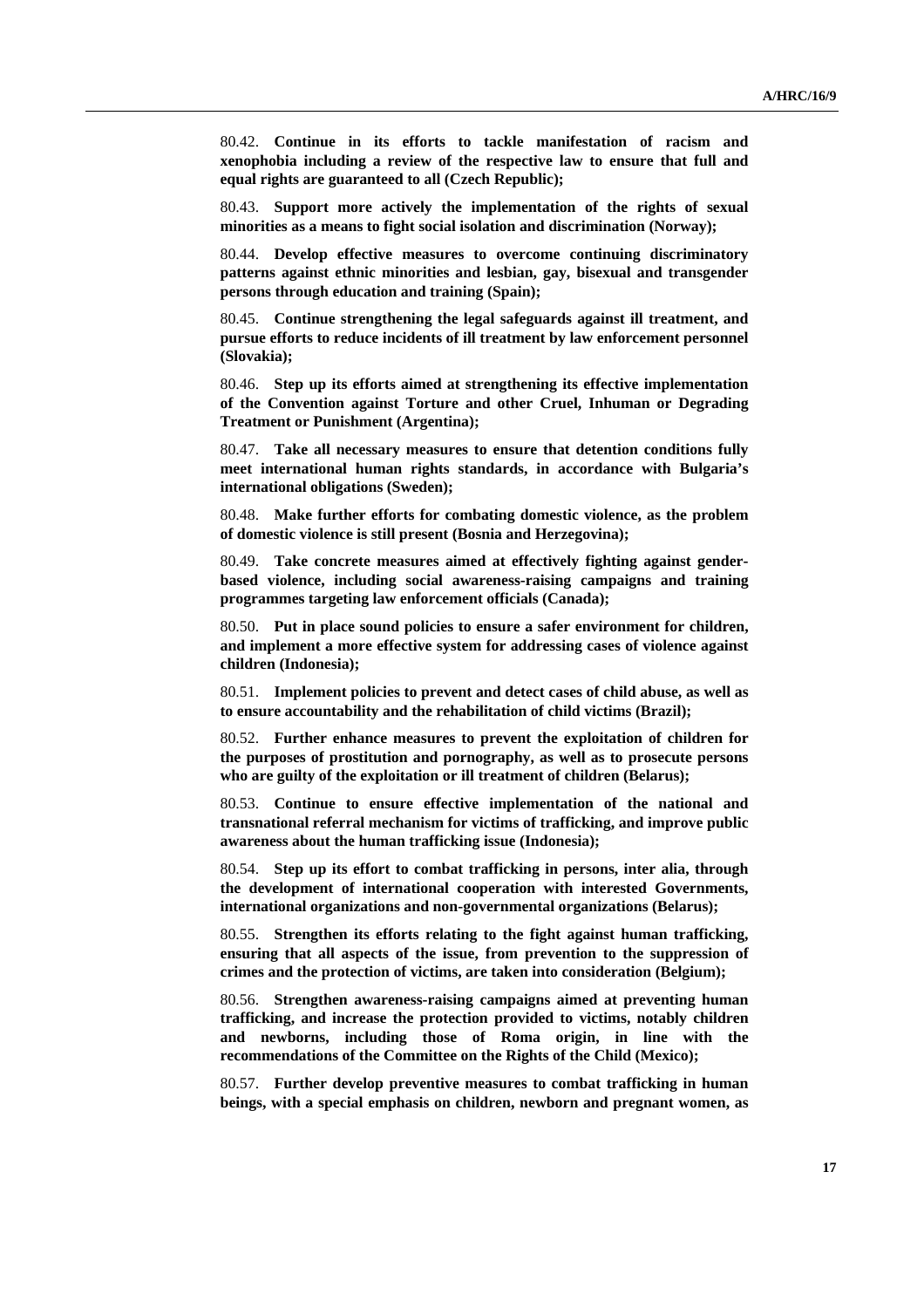**well as strengthen the national referral system and increase the number of centres for victims of trafficking (Republic of Moldova);** 

80.58. **Bring to justice the persons and social institutions for children responsible for 238 reported unaccounted deaths in the period 2000–2010 (Norway);** 

80.59. **Take concrete action to bring to justice those who committed human rights violations against the members of the Turkish minority in the period 1984–1989 before the natural extinction of both the victims and perpetrators of the said events (Turkey);** 

80.60. **Take concrete measures to remedy the excessive use of force by security forces (Switzerland);** 

80.61. **Continue its efforts to investigate, prosecute and convict trafficking offenders (Ukraine);** 

80.62. **Continue its judicial reforms in the form of amendments to the Judicial Systems Act, the Penal Code and the Penal Procedure Code, the Ministry of Interior Act and the Criminal Assets Forfeiture Act and the like; give attention to more training and professionalism within the judiciary as well as the enhancement of the appraisal and appointment systems, and strengthen the accountability and efficiency of the Supreme Judicial Council (Netherlands);** 

80.63. **Continue to focus political attention and commitment, as well as the necessary administrative resources in Bulgaria, on the crucial issue of promoting efficiency and consistency throughout the justice system, and not least the accountability of the judiciary (Denmark);** 

80.64. **Enshrine in its Constitution the protection of rights of national and ethnic minorities, create an effective juvenile system, and continue to reform its justice system (Nigeria);** 

80.65. **Promote awareness of the National Legal Office and its services to improve confidence in the justice system and to ensure that Bulgarians have adequate legal standing before the courts (United Kingdom);** 

80.66. **Strictly apply all legal and disciplinary means to sanction corruption, conflict of interest and organized crime, and accelerate the implementation of the action plan to implement the National Anti-Corruption Strategy (Netherlands);** 

80.67. **Create an effective juvenile justice system in order to defend children's rights (Hungary);** 

80.68. **Take measures to guarantee effective access to justice, reparation and protection for women victims of gender-based violence (Brazil);** 

80.69. **Increase the budget for prisons to add new bed space and staff, provide training for prison personnel and explore other types of detention for nonviolent offenders to reduce the burden on prison facilities and staff (United States);** 

80.70. **Set up a policy specifically aimed at reducing the number of Roma children placed without valid reasons in establishments for children with disabilities or in rehabilitation centres (Canada);** 

80.71. **Rapidly close social institutions for children and find appropriate solutions for children who cannot live with their families (Norway);**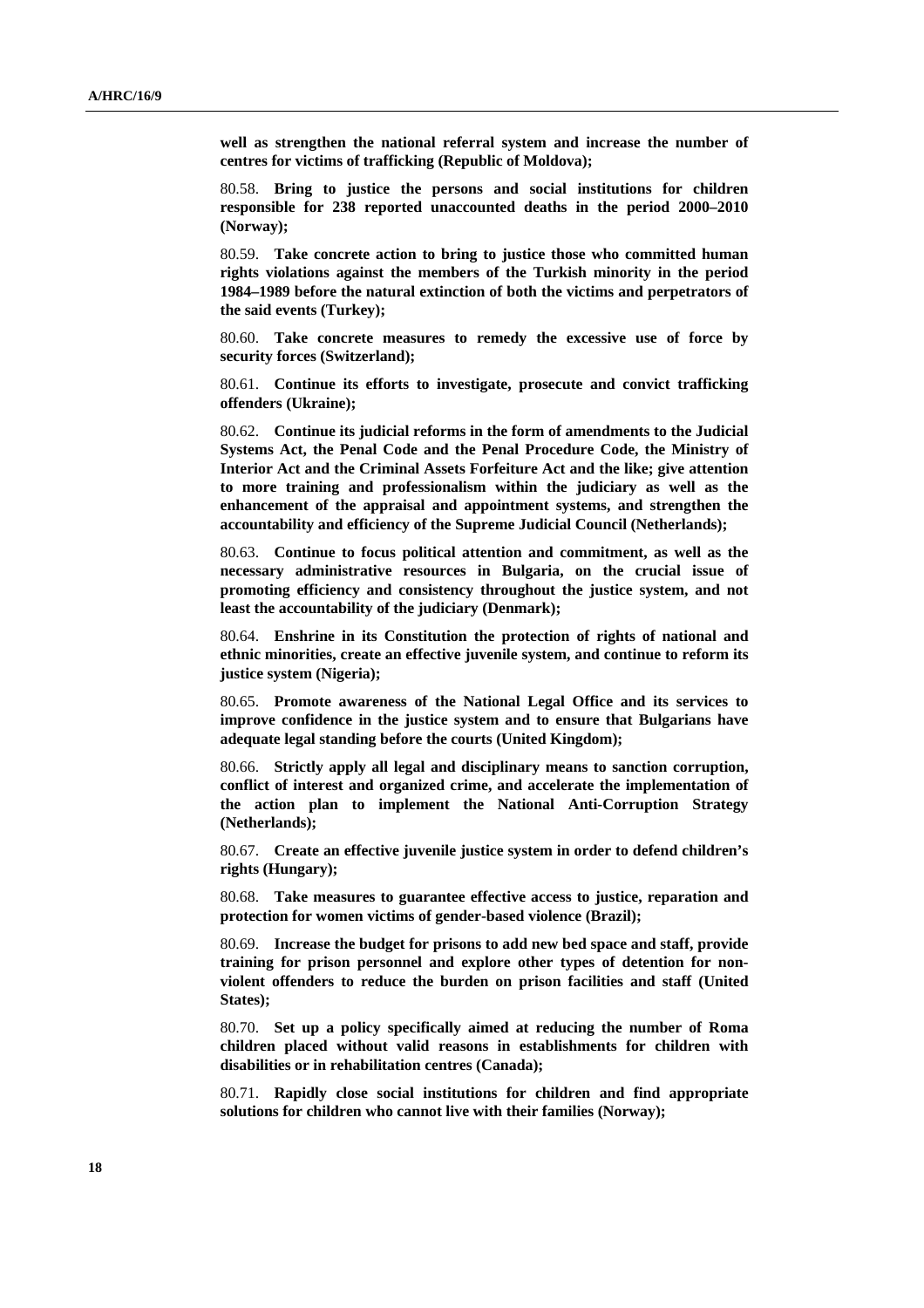80.72. **Allocate sufficient and, if necessary, additional resources for the recruitment and training of personnel in children's institutions, and intensify efforts to raise the number of foster families and provide them with adequate training for foster care (Netherlands);** 

80.73. **Increase the training and staffing levels of institutions for children, improve oversight, and implement incentives to attract higher-quality candidates to fill positions at these institutions (United States);** 

80.74. **Undertake a comprehensive review of the child protection system, social assistance and family policies to ensure coordinated and efficient services (Austria);** 

80.75. **Provide sufficient resources for the effective functioning of the child protection system, including through training of social workers, standards to limit the case load per social worker and their adequate remuneration (Austria);** 

80.76. **Take steps to ensure the provision of appropriate support for parents and families at risk to prevent the abandonment of children (Austria);** 

80.77. **Take urgent steps to end the continuing practice of placing babies and young children under the age of 3 in institutionalized care, and ensure the availability of family-based alternatives (Austria);** 

80.78. **Strengthen efforts to implement the "Vision for Deinstitutionalization", specifically in the light of the United Nations Guidelines for the Alternative Care of Children (Austria);** 

80.79. **Introduce legislation prohibiting secrecy in adoption and guaranteeing the right of the child to know his or her origins (Austria);** 

80.80. **Take steps to end the practice of international adoptions where the adoptive applicants are matched with children without having been introduced or had any opportunity to build any relationship with a child prior to the adoption decision (Austria);** 

80.81. **Take necessary action to address the impediments faced by the Turkish minority in exercising its religious freedoms, including the prevention of choosing religious leaders and their discouragement from restoring the property of the foundations and refusal for construction of mosques in the cities (Turkey);** 

80.82. **Take necessary measures to ensure that local authorities respect the religious freedom of minority religious groups and treat all religious groups equally (United States);** 

80.83. **Work for more diversified ownership of the media, and thoroughly investigate cases of intimidation/harassment against journalists, in order to fully ensure freedom of the press (Norway);** 

80.84. **Strengthen public awareness-raising campaigns relating to racism and intolerance, and adopt measures aimed at fighting racism in the media (Canada);** 

80.85. **Guarantee, without any discrimination, the rights to freedom of expression, association and peaceful assembly and the right to participate in public and political life (former Yugoslav Republic of Macedonia);**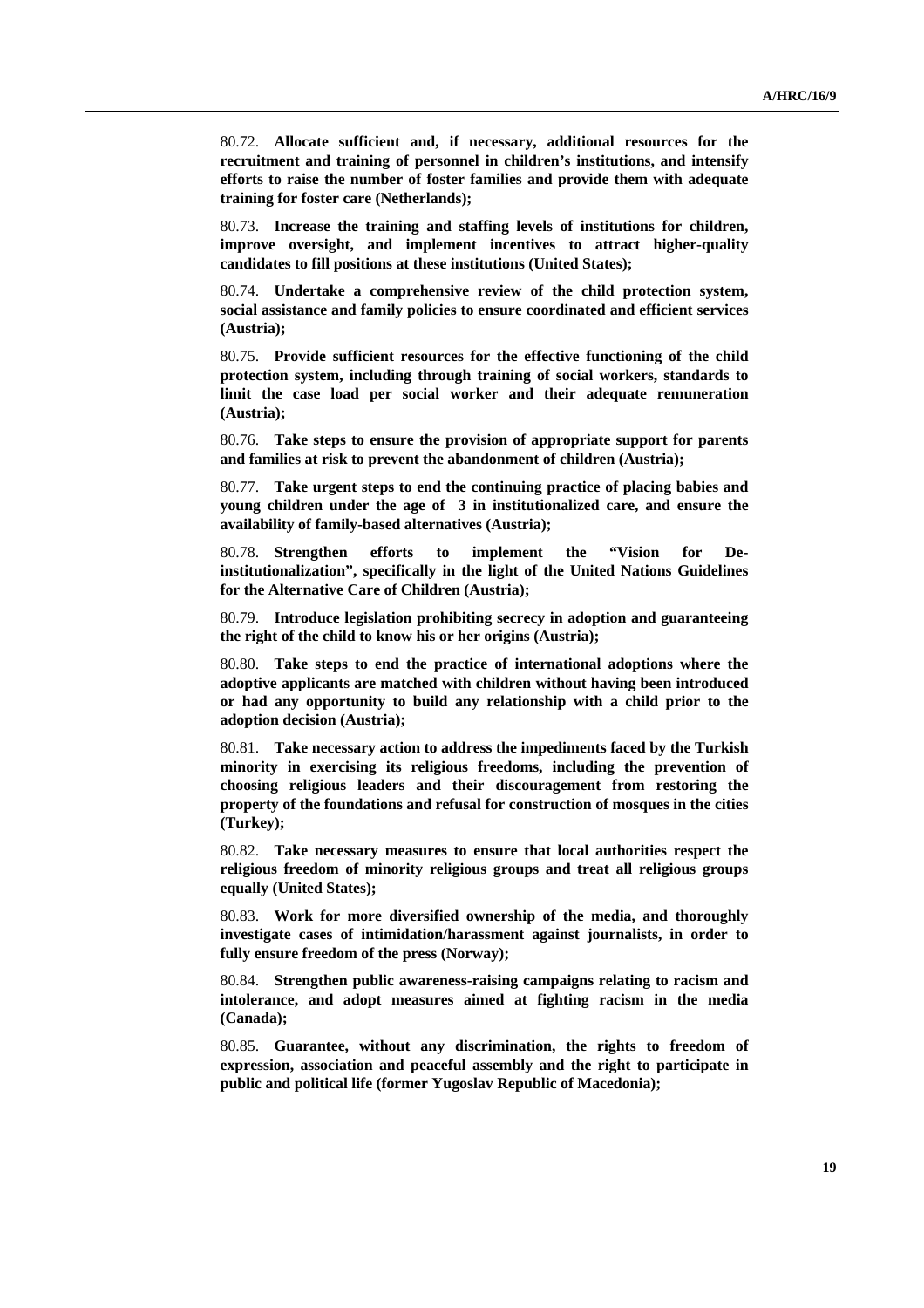80.86. **Use more actively existing or new platforms for involving the Roma community in policy formulation and implementation at both the local and central levels, and actively pursue an increase in the number of Roma in all public institutions (Netherlands);** 

80.87. **Consider adopting cash grant policies to alleviate poverty of vulnerable groups and to link it with health care, such as vaccination and prenatal care (Brazil);** 

80.88. **Take further measures to combat poverty of elderly women, single mothers with children and women with disabilities (Norway);** 

80.89. **Guarantee to all citizens, without exemptions, equal access to public services and to an adequate standard of living (Finland);** 

80.90. **Identify a set of "universal social services" accessible to all children and families to provide an adequate standard of living (Austria);** 

80.91. **Take effective measures to enhance the health-care sector (Algeria);** 

80.92. **Persist in its national efforts aimed at the systematic inclusion of human rights education in its educational and vocational systems and at all school levels (Morocco);** 

80.93. **Ensure that Roma children are not sent to special schools for the disabled, but instead are schooled together with other Bulgarian children (Finland);** 

80.94. **Evaluate the need for tuition in a special school on the basis of the child's personal characteristics, not on his or her ethnicity (Finland);** 

80.95. **Avoid the practice of the school segregation of Roma children, for example with primary school teachers, who are speaking their mother tongue, with the objective of achieving an effective learning of the Bulgarian language and other subjects taught (Spain);** 

80.96. **Communicate more efficiently to Roma parents the importance of literacy and the positive effect of education on the children's future, and, in this task, use the help of school assistants with a Romani background (Finland);** 

80.97. **Guarantee that the implementation of the law on compulsory preschool education for all children, adopted by Parliament on 23 September, covers the Roma as well as other minorities (Finland);** 

80.98. **Continue its efforts on the issue of inclusion of children with disabilities in the general school system and reducing the number of schools for children with special educational needs (Slovenia);** 

80.99. **Step up all efforts to protect the rights of migrants and also foster their economic and cultural life and improve their standard of living, particularly for large families, and provide them with Government financial support (Iraq);** 

80.100. **Take all necessary measures to fully ensure the enjoyment of human rights by persons belonging to the Romani minority, including with regard to combating discrimination and violence against such persons (Sweden);** 

80.101. **Continue to improve the living conditions of Roma people (Italy);** 

80.102. **Strengthen agreed efforts and the consolidation of existing acquis on the integration of Roma People***,* **particularly relating to budget and**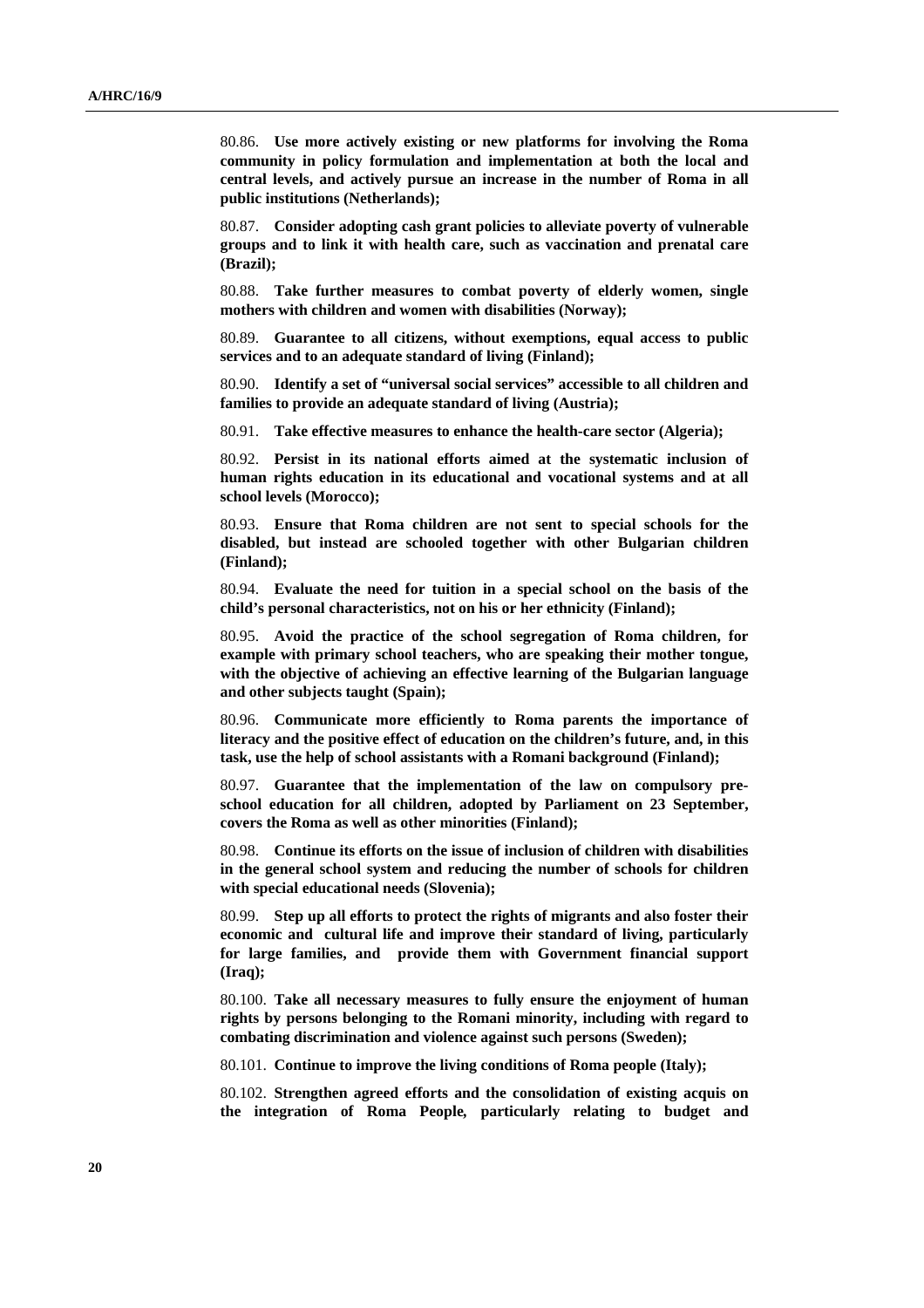**coordination of the various programmes established by the authorities (Morocco);** 

80.103. **Continue to give political attention, commitment and concrete action on the issue of combating any discriminatory practices against the Roma minority (Denmark);** 

80.104. **Promote the economic and social integration of Roma individuals and respect for their rights by ensuring that due consideration is given in all policymaking processes to the impact on Roma of proposed legislation (United Kingdom);** 

80.105. **Pursue its integration policy for the Roma population, guaranteeing access to basic health and social services, education, housing and employment (Spain);** 

80.106. **Promote the identity of the Armenian minority by further addressing its educational, religious and cultural needs (Armenia);** 

80.107. **Fully implement the obligations from the Framework Convention for National Minorities of the Council of Europe and allow the registration of OMO Ilinden PIRIN and allow fully enjoyment of all rights to the Macedonian minority and other minorities, by fulfilling cultural and other related rights (former Yugoslav Republic of Macedonia);** 

80.108. **Fully respect all international obligations by accepting the legally binding United Nations documents and by its membership in the United Nations, especially articles 1, 3, 6 and 15 of the International Covenant on Civil and Political Rights, and by respecting the decisions of the other United Nations bodies and other organizations at the national level, especially, the decisions of the Human Rights Court in Strasbourg, in regard to minority rights (former Yugoslav Republic of Macedonia);** 

80.109. **Further address the human rights challenges and continue its efforts in strengthening national mechanisms, particularly in the field of gender equality and non-discrimination and in the area of preventing and combating human trafficking and protecting the victims thereof (Serbia);** 

80.110. **Undertake a transparent and inclusive process with civil society in the implementation of universal periodic review recommendations (Norway);** 

80.111. **Continue consultations with civil society in the follow-up to this review (Austria);** 

80.112. **Translate, publish and make available to the citizens of the country the assessments and recommendations made by relevant international human rights bodies, including the Human Rights Council's universal periodic review (Norway);** 

80.113. **Assess the recommendation made by the Committee on the Rights of the Child with regard to seeking technical assistance from the United Nations, in order to implement the recommendations of the study on violence against children and the establishment of a juvenile justice system (Chile).**

81. **All conclusions and/or recommendations contained in the present report reflect the positions of the submitting State(s) and/or the State under review. They should not be construed as endorsed by the Working Group as a whole.**